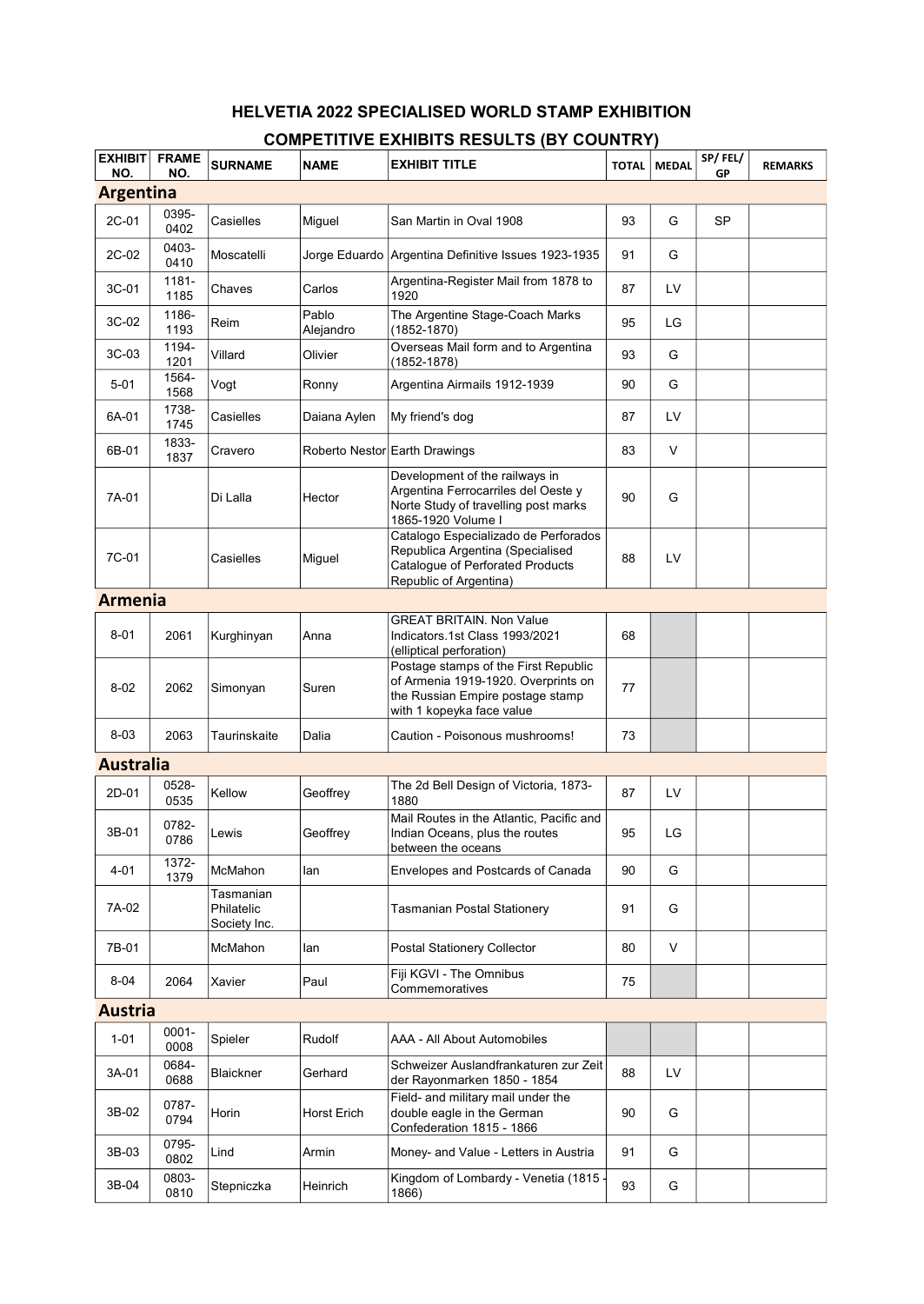| 7A-03             |               | VÖPh                                      |                                 | 100 Jahre VÖPh                                                                               | 82 | V         |            |                       |  |
|-------------------|---------------|-------------------------------------------|---------------------------------|----------------------------------------------------------------------------------------------|----|-----------|------------|-----------------------|--|
| <b>Bahrain</b>    |               |                                           |                                 |                                                                                              |    |           |            |                       |  |
| $8 - 05$          | 2065          | Darwish                                   | Khalid                          | Postal card, from India to Bahrain from<br>1945 to 1950                                      |    |           |            | Absent                |  |
| $8 - 06$          | 2066          |                                           | Abo luai                        | Saudi Arabia postal history                                                                  |    |           |            | Absent                |  |
| $8 - 45$          | 2105          | Al Saleh                                  | Haytham                         | Bahrain post office initiatives of post<br>cards                                             |    |           |            | Absent                |  |
| <b>Bangladesh</b> |               |                                           |                                 |                                                                                              |    |           |            |                       |  |
| 2D-02             | 0536-<br>0540 | Rahman                                    | A.H.M. Faizur                   | Postage stamps of Bangladesh on the<br><b>United Nations</b>                                 | 75 | LS        |            |                       |  |
| $4 - 02$          | 1380-<br>1384 | Munir                                     | M M Salman                      | Postal stationery of Natal 1885-1912                                                         | 76 | <b>LS</b> |            |                       |  |
| 6B-02             | 1838-<br>1842 | Ghazi                                     | Qayyum                          | Canoe, The Amazing Prehistoric<br>Watercraft of All Time                                     | 77 | LS        |            |                       |  |
| $8 - 07$          | 2067          | Haque                                     | Farzana                         | Health Issues Of New Zealand Post<br>1929-1966                                               | 61 |           |            |                       |  |
| <b>Belgium</b>    |               |                                           |                                 |                                                                                              |    |           |            |                       |  |
| 3B-06             | 0816-<br>0823 | <b>Selis</b>                              | Luc                             | Ocean Letters                                                                                | 91 | G         | <b>FEL</b> |                       |  |
| 3C-04             | 1202-<br>1206 | Van Laere                                 | Roger                           | History of the Borders of Peru and<br>Bolivia                                                | 80 | V         |            |                       |  |
| 6B-04             | 1848-<br>1852 | léko                                      | Philippe                        | Impressionism, a major step in<br>painting                                                   | 88 | LV        |            |                       |  |
| 6B-05             | 1853-<br>1860 | Paquet                                    | Jacques                         | The Gothic Cathedral between God<br>and Men                                                  | 82 | V         |            |                       |  |
| 6B-06             | 1861-<br>1865 | Soreil                                    | Charlotte                       | And the Man created his face                                                                 | 91 | G         | <b>SP</b>  |                       |  |
| 6B-07             | 1866-<br>1870 | Suys                                      | Jean-Pierre                     | From body sounds to sound bodies                                                             | 90 | G         |            |                       |  |
| <b>Brazil</b>     |               |                                           |                                 |                                                                                              |    |           |            |                       |  |
| 2C-03             | 0411-<br>0415 | Benchimol                                 | Jacques                         | Dom Pedro II - Emperor of Brazil<br>American & Continental Bank Note<br>issues - 1866 – 1878 | 93 | G         |            |                       |  |
| 3C-05             | 1207-<br>1214 | Chen                                      | Ying Dao                        | Brazil-Portugal Maritime Mail (1698-<br>1877)                                                | 86 | LV        |            |                       |  |
| 3C-06             | 1215-<br>1219 | Porto Jr.                                 | Rubem                           | Censored Brazilian Mail: 1914 to 1939                                                        | 88 | LV        |            |                       |  |
| 6B-08             | 1871-<br>1875 | <b>Martins Neto</b>                       | Braz                            | Rule of Law - Defense and Breach                                                             | 71 | S         |            |                       |  |
| 6B-09             | 1876-<br>1880 | Dedivitis                                 | Rogério                         | The Nazism and the war: The age of<br>social catastrophe                                     | 90 | G         |            |                       |  |
| 6B-10             | 1881-<br>1885 | Pinet                                     | Ricardo Jorge                   | A Brief View to Brazil by a Brazilianist                                                     | 83 | Λ         |            |                       |  |
| $8 - 10$          | 2070          | Quinhone                                  | Gerson                          | A Tribute to the Urban Legion                                                                | 81 |           |            | OFE-<br>Revenue       |  |
| <b>Bulgaria</b>   |               |                                           |                                 |                                                                                              |    |           |            |                       |  |
| 2B-01             | 0145-<br>0152 | Todorov                                   | Orlin                           | Small lion issues (1889-1901)                                                                | 92 | G         |            |                       |  |
| 3B-07             | 0824-<br>0828 | Barneva                                   | Lyudmila                        | Bulgaria. Post offices of Royal Palaces<br>& Royal Mail (1886-1946).                         | 86 | LV        |            |                       |  |
| 4-03              | 1385-<br>1392 | Todorov                                   | Orlin                           | Classic Postal Stationeries of Bulgaria<br>(1879-1898)                                       | 90 | G         |            |                       |  |
| 7A-05             |               | Kalinkov<br>Radenovski                    | & Boris Dimitar The artist soul |                                                                                              |    |           |            | Out of<br>Competition |  |
| 7A-06             |               | Kalinkov<br>Radenovski                    | & Boris Dimitar                 | The future now. AMPHAT "Sveti Ivan<br>Rilski" - Sofia.                                       |    |           |            | Out of<br>Competition |  |
| 7B-02             |               | Bulgarian<br>Philatelic<br>Academy        |                                 | Annual Bulletin 2020                                                                         | 76 | LS        |            |                       |  |
| 7B-03             |               | Union of the<br>Bulgarian<br>Philatelists |                                 | Philatelen pregled / Philatelic review<br>magazine                                           | 71 | S         |            |                       |  |
| 7C-02             |               | Sofia Philatelic<br>Society               |                                 | Catalogue of the Bulgarian stamps<br>(1879-2019)                                             | 83 | V         |            |                       |  |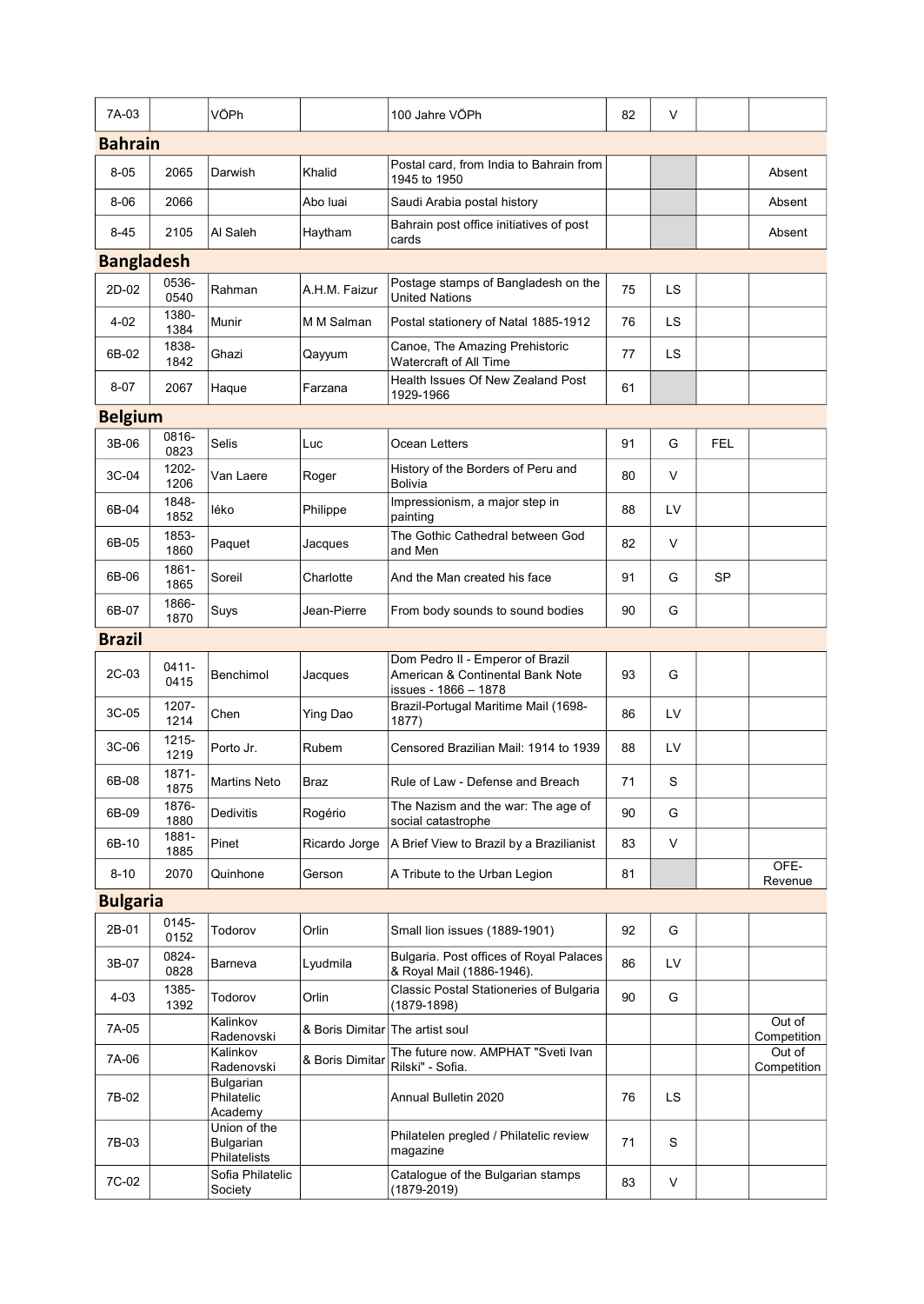| $8 - 11$          | 2071          | Nikolov                | Nikola                                  | Censorship at the Bulgarian divisional<br>military regions during the World War I<br>(1915-1918)                  | 72 |    |           |                   |
|-------------------|---------------|------------------------|-----------------------------------------|-------------------------------------------------------------------------------------------------------------------|----|----|-----------|-------------------|
| <b>Chile</b>      |               |                        |                                         |                                                                                                                   |    |    |           |                   |
| 2C-04             | 0416-<br>0420 | Mouat                  | Cristian                                | Chile: The Peso Bronce Issue 1904-<br>1909 Includes the overprinted issue<br>"Islas de Juan Fernandez" from 1910. | 90 | G  |           |                   |
| 3C-07             | 1220-<br>1224 | Bravo                  | Rodrigo                                 | Marcas Postales y Etiquetas de<br>Servicio Auxiliares a la Obliteración,<br>Chile 1853-1920                       | 88 | LV |           |                   |
| 6B-11             | 1886-<br>1890 |                        | jbellido                                | "Simply, Michelangelo" The life and<br>work of Renaissance Man                                                    | 83 | V  |           |                   |
| $8 - 12$          | 2072          | Rojas                  | Jorge                                   | Chile Double Postmarked envelopes<br>1928-1972                                                                    |    |    |           | Absent            |
| Colombia          |               |                        |                                         |                                                                                                                   |    |    |           |                   |
| $1 - 02$          | 0009-<br>0016 | Arbelaez               | Jorge Enrique                           | Pre-Philatelic letter with content from<br>Colombia 1531 - 1859                                                   |    |    |           |                   |
| 2C-05             | 0421-<br>0428 | Cruz                   | Santiago                                | Colombia - The Perkins 1917 Issue                                                                                 | 93 | G  | <b>SP</b> |                   |
| 2C-06             | 0429-<br>0433 | Frohlich               | Alfredo                                 | Colombia - The Last classic issue of<br>1866                                                                      | 93 | G  |           |                   |
| $5 - 02$          | 1569-<br>1576 | Johnson                | James C                                 | Scadta - Postal routes 1923 - 1929                                                                                |    |    |           | Absent            |
| $8 - 13$          | 2073          | Frohlich               | Alfredo                                 | Replating Colombia's 1861 1 peso<br>stamp                                                                         | 92 |    |           |                   |
| <b>Costa Rica</b> |               |                        |                                         |                                                                                                                   |    |    |           |                   |
| 2C-07             | 0434-<br>0438 | Castro-Harrigan Alvaro |                                         | Costa Rica: The Classic Period 1863 -<br>1883                                                                     | 88 | LV |           | Transfer to<br>3C |
| 2C-08             | 0439-<br>0443 | Diaz                   | Luis Fernando                           | Costa Rica: Coat of Arms Issue of<br>1892                                                                         | 90 | G  |           |                   |
| $4 - 04$          | 1393-<br>1397 | Sancho                 | Cesar                                   | Costa Rica 1923. The First Locally<br>Manufactured Postal Stationery                                              | 80 | V  |           |                   |
| 4-05              | 1398-<br>1405 | Wayman                 | Giana                                   | 19th Century Postal Stationery of<br>Costa Rica and their usage                                                   | 86 | LV |           |                   |
| $8 - 14$          | 2074          | Sauma                  | Pablo                                   | Commemorative Stamps for Costa<br>Rica's First Philatelic Exhibition of<br>1932                                   | 80 |    |           |                   |
| $8 - 15$          | 2075          | Sauma                  | Pablo                                   | 1945 Overprint on 1927 Telegraph<br>Stamps                                                                        | 73 |    |           |                   |
| <b>Croatia</b>    |               |                        |                                         |                                                                                                                   |    |    |           |                   |
| 2B-02             | 0153-<br>0160 | Gubijan                | Željko                                  | Albania 1913-1920                                                                                                 | 86 | LV |           |                   |
| 6A-02             | 1746-<br>1751 | Maras                  | Julije                                  | Gold & Golden                                                                                                     | 85 | LV |           |                   |
| 7B-04             |               |                        | Croatian<br>Philatelic<br>Society Zadar | Zadarski Filatelist                                                                                               | 72 | S  |           |                   |
| 7B-05             |               |                        | Hrvatski Savez<br>Filatelista           | Hrvatski Filatelist                                                                                               | 78 | LS |           |                   |
| 7C-03             |               |                        | Marka Nova<br>D.O.O.                    | Acta Philatelic Nova 2021                                                                                         | 70 | S  |           | Transfer to<br>7A |
| $8 - 16$          | 2076          | Glavić                 | Matej                                   | Novska - Traveling post                                                                                           | 68 |    |           |                   |
| $8 - 17$          | 2077          | Katančević             | Slavoljub                               | New Zealand Government Life<br>Insurance Department Issue 1891 to<br>1981                                         | 66 |    |           |                   |
| $8 - 18$          | 2078          | Novaković              | Damir                                   | The use of first Yugoslav Definitive<br>Issue (1945) Denominated in<br>Occupation Currency                        | 75 |    |           |                   |
| $8 - 19$          | 2079          | Redžep                 | Željko                                  | Trappist Cheese from Banja Luka,<br>Bosnia                                                                        | 80 |    |           |                   |
| 8-20              | 2080          | Grobenski              | Davor                                   | Geodesy - Geodetic instruments                                                                                    | 76 |    |           |                   |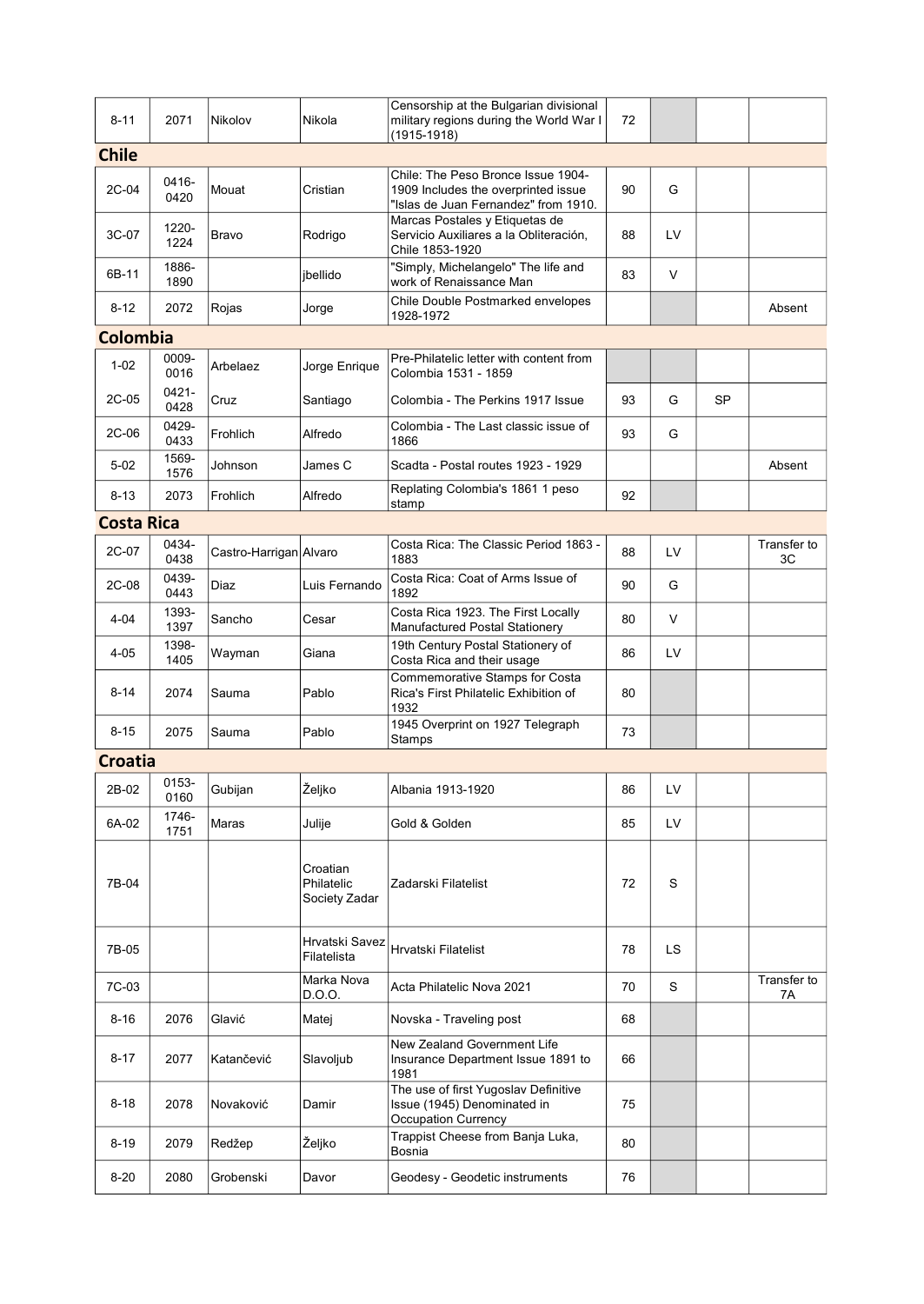| <b>Czech Republic</b> |               |             |              |                                                                                                                                                                                                                                                                                                            |    |     |             |                   |  |
|-----------------------|---------------|-------------|--------------|------------------------------------------------------------------------------------------------------------------------------------------------------------------------------------------------------------------------------------------------------------------------------------------------------------|----|-----|-------------|-------------------|--|
| $1 - 12$              | 0837-<br>0844 | Vaníček     | Vít          | PH of Czech Lands (From the<br>Beginning until 1867)                                                                                                                                                                                                                                                       |    |     |             |                   |  |
| 3B-08                 | 0829-<br>0836 | Červinka    | Miloš        | Development of postal services in<br>Decin region                                                                                                                                                                                                                                                          | 87 | LV  |             |                   |  |
| $5 - 03$              | 1577-<br>1584 | Bouda       | Pavel        | Czechoslovak Airpost 1920-1938                                                                                                                                                                                                                                                                             | 91 | G   | SP          |                   |  |
| 7C-04                 |               | Mádl        | Tomáš        | BIENNALE 2020                                                                                                                                                                                                                                                                                              | 80 | V   |             | Transfer to<br>7A |  |
| $8 - 44$              | 2104          | Amler       | Tomáš        | 1927 4th Postage Due Provisional<br>Issue (Chainbreaker) 50/150 h                                                                                                                                                                                                                                          | 80 |     |             |                   |  |
| Denmark               |               |             |              |                                                                                                                                                                                                                                                                                                            |    |     |             |                   |  |
| 2A-01                 | 0089-<br>0093 | Mortensen   | Per Friis    | Switzerland, The First Meter Stamp -<br>The Oval type 1924-1962                                                                                                                                                                                                                                            | 83 | V   |             |                   |  |
| 2B-04                 | 0166-<br>0173 | Malm        | Torben       | Service Stamps of Denmark 1871 -<br>1924                                                                                                                                                                                                                                                                   | 95 | LG  |             |                   |  |
| 2D-03                 | 0541-<br>0545 | Møller      | Klaus        | The New Zealand Chalon Issues 1855<br>1873                                                                                                                                                                                                                                                                 | 87 | LV  |             |                   |  |
| 7A-07                 |               | Engelbrecht | Lars         | Postal Stationery of Denmark - The Bi-<br>coloured issue 1871-1905 &<br>Danmarks Helsager - Den Tofarvede<br>Udgave 1871-1905                                                                                                                                                                              | 95 | LG  |             |                   |  |
| 7A-08                 |               | Mouritsen   | Henrik       | Danish Postal History 1875-1907<br>Danish postal rates, regulations and<br>rarity information 01/Jan/1875 -<br>30/Sep/1907 for all types of domestic<br>and international mail, including an<br>extensive study of the transition to<br>UPU and its developments during its<br>first 32 years of existence | 98 | LG  | <b>GPIC</b> |                   |  |
| <b>Egypt</b>          |               |             |              |                                                                                                                                                                                                                                                                                                            |    |     |             |                   |  |
| $1 - 03$              | 0017-<br>0024 | Salam       | Hany         | Egypt: Maritime Mail Routes, 19th<br>Century                                                                                                                                                                                                                                                               |    |     |             |                   |  |
| 2D-04                 | 0546-<br>0553 | Bassyouny   | Hisham       | British Forces in Egypt Stamps Issued<br>1932 - 1939                                                                                                                                                                                                                                                       |    |     |             | Absent            |  |
| $8 - 22$              | 2082          | Mokhtar     | Tarek        | Shibin El-Kom Postmarks 1870 - 1922                                                                                                                                                                                                                                                                        |    |     |             | Absent            |  |
| $8 - 23$              | 2083          | Yousef      | Ahmed        | 1897 Provisionally Overprinted<br>Egyptian Stamps in The Sudan                                                                                                                                                                                                                                             |    |     |             | Absent            |  |
| <b>Finland</b>        |               |             |              |                                                                                                                                                                                                                                                                                                            |    |     |             |                   |  |
| 2B-06                 | 0179-<br>0183 | Olli        | Marcus       | Helsinki Citypost 1866-1891                                                                                                                                                                                                                                                                                | 88 | LV  |             |                   |  |
| 2D-05                 | 0554-<br>0558 | Weber       | Reinhard     | Straits Settlements Sultanat Johor<br>1885-1940                                                                                                                                                                                                                                                            | 78 | LS  |             |                   |  |
| 3B-10                 | 0845-<br>0849 | Muhonen     | Ari          | Finland special agreements 1922-<br>1945 (former title "Foreign mail with<br>domestic rates 1922-1945")                                                                                                                                                                                                    | 87 | LV  |             |                   |  |
| 3B-11                 | 0850-<br>0854 | Nikkanen    | Janne        | The Development of Espoo<br>Municipality Post 1760-1918                                                                                                                                                                                                                                                    | 88 | LV  |             |                   |  |
| 4-06                  | 1406-<br>1410 | Tuori       | Jussi        | Finland M/30 postal stationery                                                                                                                                                                                                                                                                             | 88 | LV  |             |                   |  |
| 7B-06                 |               | Laakso      | Seija-Riitta | The Congress Book 2021                                                                                                                                                                                                                                                                                     | 88 | LV. |             |                   |  |
| <b>France</b>         |               |             |              |                                                                                                                                                                                                                                                                                                            |    |     |             |                   |  |
| $1 - 04$              | 0025-<br>0032 | Tillard     | Jean-Jacques | The overprints of St Pierre et Miquelon<br>in the 19th century                                                                                                                                                                                                                                             |    |     |             |                   |  |
| 2B-07                 | 0184-<br>0190 | Gontier     | Jean-Claude  | French commemoratives for Paris<br>1924 Olympic games set issue and<br>postal use                                                                                                                                                                                                                          | 87 | LV  |             |                   |  |
| 2B-08                 | 0191-<br>0195 | Peroche     | Bernard      | 0,50 F Marianne de Béquet stamp :<br>design, manufacture and production                                                                                                                                                                                                                                    | 87 | LV  |             |                   |  |
| 3B-12                 | 0855-<br>0859 | Bonnefoy    | Laurent      | The 5 F Merson-Type (Metropolitan<br>France 1900-1932)                                                                                                                                                                                                                                                     | 87 | LV  | <b>SP</b>   |                   |  |
| 3B-13                 | 0860-<br>0864 | Kaminski    | Philippe     | British registered mail 1850-1886                                                                                                                                                                                                                                                                          | 86 | LV  |             |                   |  |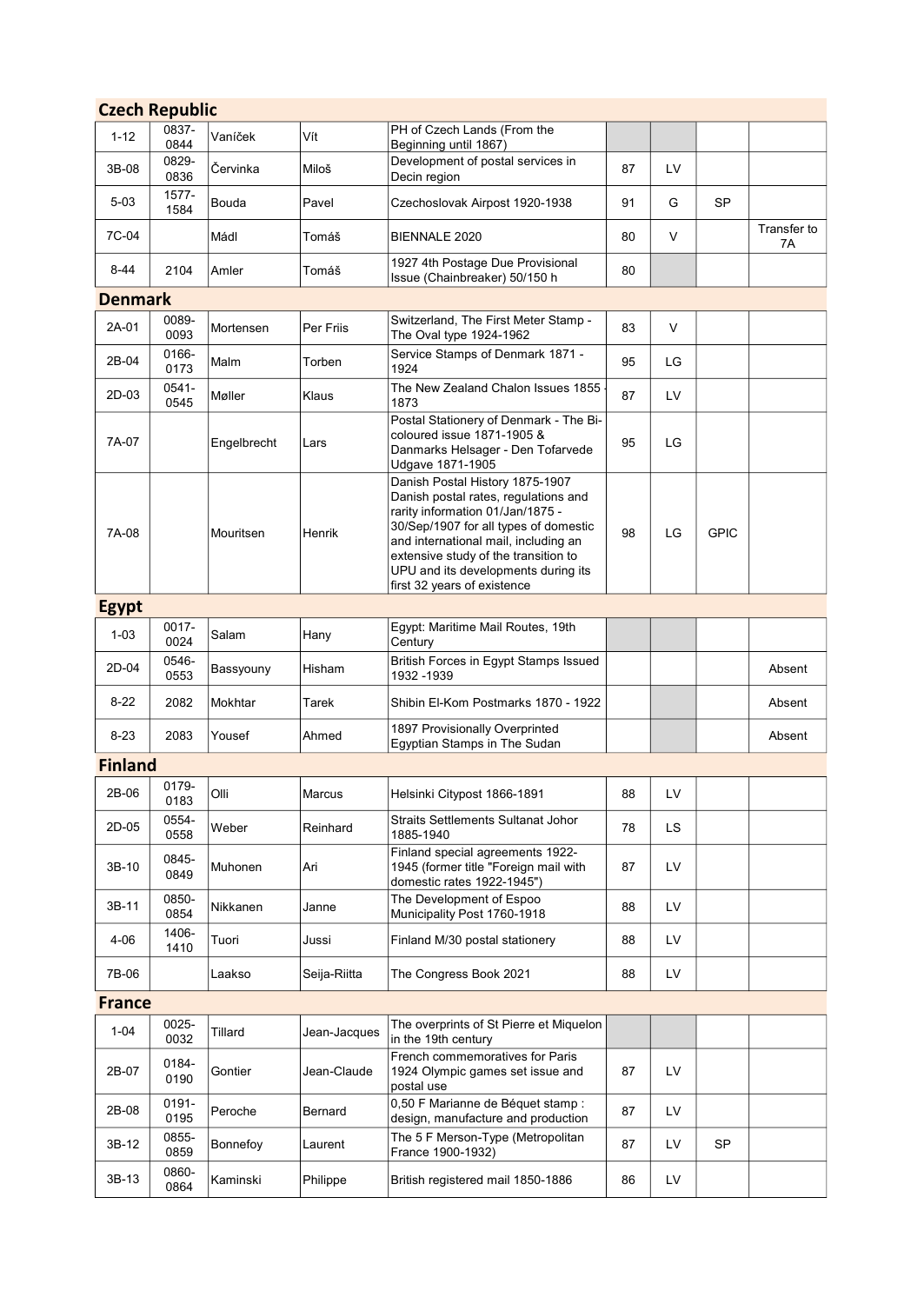| 3B-14    | 0865-<br>0869    | Tringuier  | Alain         | Use of Mouchon type stamps on mail<br>from France (1900-1906)                                                                                   | 85 | LV |             |  |
|----------|------------------|------------|---------------|-------------------------------------------------------------------------------------------------------------------------------------------------|----|----|-------------|--|
| 3B-15    | 0870-<br>0874    |            | Banette       | French Electric Telegraphy in the<br>Metropolis and in the World from 1850<br>to 1900                                                           | 85 | LV |             |  |
| 4-07     | 1411-<br>1415    | Logette    | Jean-François | Essays, Proofs and Blocks of 4 of the<br>Rome model International reply<br>coupon                                                               | 83 | V  |             |  |
| $5 - 04$ | 1585-<br>1589    | Maréchal   | René          | Airmail across the Aegean Sea (1929-<br>1947)                                                                                                   | 86 | LV |             |  |
| $5 - 05$ | 1590-<br>1597    | Renaud     | Jacques       | Commercial and private mail carried<br>by German airships mechanical<br>postage period 1928-1935                                                | 90 | G  |             |  |
| 5-06     | 1598-<br>1605    | Trzeciak   | Patrice       | <b>Transatlantic Airmail Services During</b><br>WW2                                                                                             | 90 | G  |             |  |
| 6A-03    | 1752-<br>1759    | Riera      | Manuel        | Chelonians (Turtles)                                                                                                                            | 83 | V  |             |  |
| 6A-04    | 1760-<br>1767    | Rothenburg | Jacques       | Beautiful as a rose !                                                                                                                           | 85 | LV |             |  |
| 6B-12    | 1891-<br>1898    | Israël     | Alain         | The red cross from Solferino to<br>modern times                                                                                                 | 93 | G  |             |  |
| 6B-13    | 1899-<br>1906    | Sauvaître  | Jean-Marie    | My journey in freemasonry                                                                                                                       | 81 | V  |             |  |
| 6C-02    | 2009-<br>2016    | Frick      | Jean          | The acoustic                                                                                                                                    | 95 | LG | <b>FEL</b>  |  |
| 6C-03    | 2017-<br>2024    | Rouch      | Bernadette    | Wood: an Inventory                                                                                                                              | 86 | LV |             |  |
| $8 - 24$ | 2084             | Fanchini   | Louis         | The Fakes & Forgeries of the Large<br>Hermes Head of Greece                                                                                     | 86 |    |             |  |
| Germany  |                  |            |               |                                                                                                                                                 |    |    |             |  |
| 2B-09    | 0196-<br>0200    | Avramidis  | Pandelis      | Greece Small Hermes Heads                                                                                                                       | 85 | LV |             |  |
| 2B-10    | $0201 -$<br>0208 | Reinhold   | Henke         | Berlin victim and housing imprint<br>(Notopfer Berlin und Wohnungsbau<br>Aufdrucke)                                                             | 86 | LV |             |  |
| 2B-11    | 0209-<br>0213    | Steinbach  | Willi         | Greece large Hermes Heads                                                                                                                       | 87 | LV |             |  |
| 2B-12    | 0214-<br>0221    | Wilhelms   | Georg         | Czechoslovakia, 'The Hradcany Issue'                                                                                                            | 87 | LV |             |  |
| 2B-13    | 0222-<br>0226    | Wirges     | Werner        | The II. Kontrollratsausgabe 1947 /<br>1948, printing idiosyncrasies and the<br>variety of uses up to the currency<br>reform as tenfold franking | 87 | LV |             |  |
| 2C-11    | 0454-<br>0458    | Jaretzky   | Rolf-Dieter   | Confederate States of America                                                                                                                   | 90 | G  |             |  |
| 2D-06    | 0559-<br>0566    | Bornmann   | Johannes      | Nepal, Pre-Philately and Classic                                                                                                                | 93 | G  |             |  |
| 3B-16    | 0875-<br>0879    | Camerer    | Martin        | Letter mail between the Old Italian and<br>the Old German States 1850-1870                                                                      | 95 | LG |             |  |
| 3B-17    | 0880-<br>0887    | Günnewig   | Franz Josef   | Norway-German postal history on mail<br>transport et vice versa up to the<br>foundation of the UPU                                              | 90 | G  |             |  |
| 3B-18    | 0888-<br>0895    | Krauss     | Karlfried     | Prussia as the Main Link of the<br>Russian-Polish Mail with the West<br>(from the beginning until 1875)                                         | 97 | LG | <b>GPIC</b> |  |
| 3B-19    | 0896-<br>0903    | Krug       | Hansmichael   | Postal traffic between the area of the<br>Deutsche Reichspost and the United<br>States of America 4.5.1871-1875                                 | 93 | G  | <b>FEL</b>  |  |
| 3B-20    | 0904-<br>0908    | Liebermann | Hartmut       | Postmarks in Bohemia and Moravia<br>during the post-war period after WW II                                                                      | 80 | V  |             |  |
| 3B-21    | 0909-<br>0913    | Martens    | Sven          | German Imperial Post - Postal rates<br>for foreign destinations from 1875 and<br>the development into the UPU tariffs                           | 90 | G  |             |  |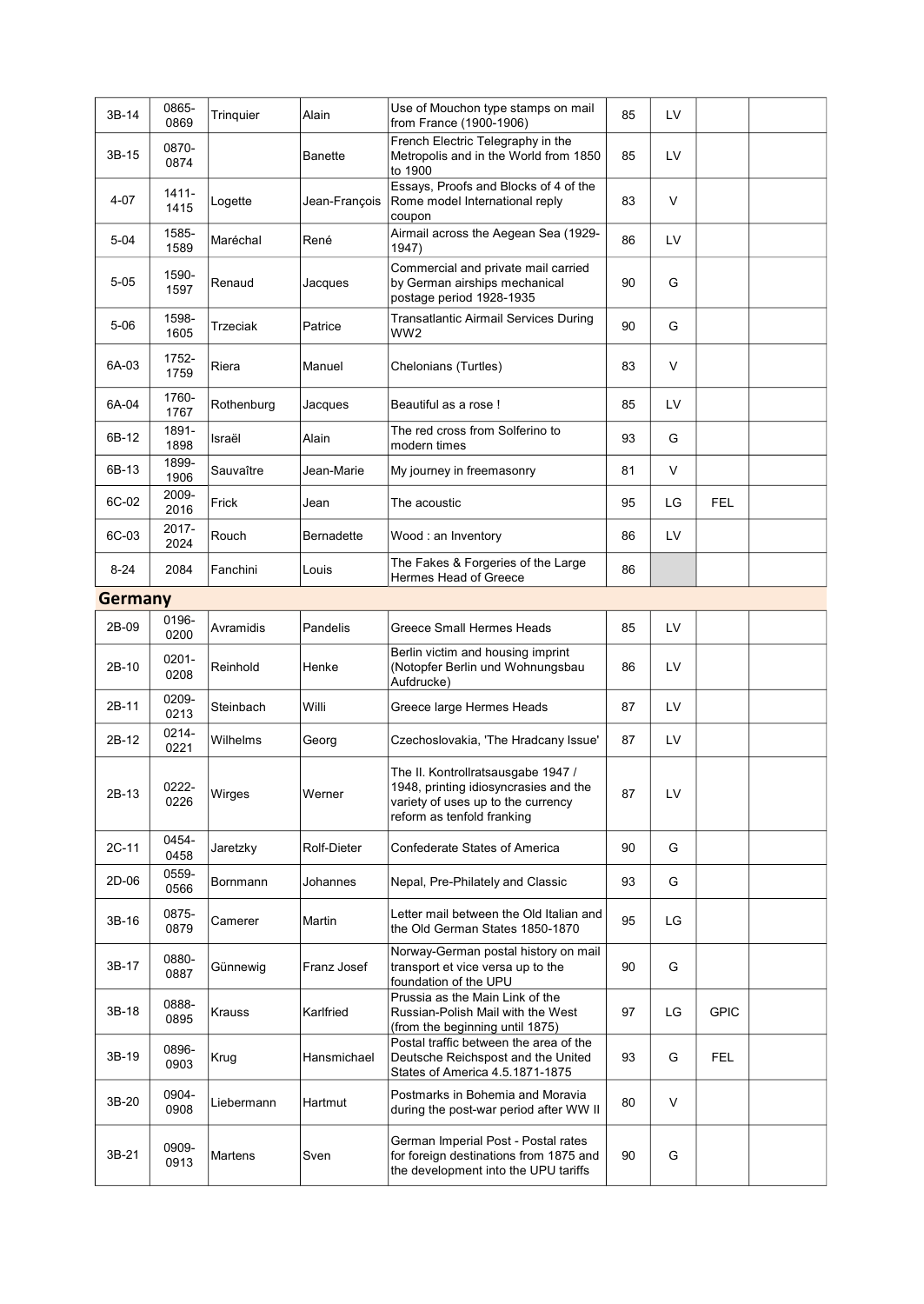| 3B-22           | 0914-<br>0920 | Schädlich     | Klaus                 | Postmark in the principality<br>Liechtenstein                                                                                                                                                       | 83 | V   |    |                   |
|-----------------|---------------|---------------|-----------------------|-----------------------------------------------------------------------------------------------------------------------------------------------------------------------------------------------------|----|-----|----|-------------------|
| 3B-23           | 0921-<br>0925 | Selig         | Heinz                 | Postal History of the hamlet Lauenau                                                                                                                                                                | 87 | LV  |    |                   |
| 3B-24           | 0926-<br>0933 | Siebert       | Werner                | History of the postal service in German<br>Southwest Africa                                                                                                                                         | 92 | G   |    |                   |
| 3B-25           | 0934-<br>0938 | Soll          | Hans-Joachim          | The postal infrastructure of German<br>East Africa 1890-1917                                                                                                                                        | 90 | G   |    |                   |
| 3B-26           | 0939-<br>0943 | Weis          | Klaus                 | The Development of the Local<br>Postmarks in the Later Grand Duchy<br>Baden 1723-1871                                                                                                               | 92 | G   | SP |                   |
| 3C-09           | 1233-<br>1240 | Heimbüchler   | Fritz                 | Collection of the first stamps of Brazil<br>1843-1870                                                                                                                                               | 93 | G   |    | Transfer to<br>2C |
| 3D-01           | 1264-<br>1268 | Grundmann     | Wilhelm               | Mongolia - Land of Genghis Khan.<br>Post Offices and Postmarks 1878-<br>1939                                                                                                                        | 85 | LV  |    |                   |
| $4 - 08$        | 1416-<br>1420 | Sarlak        | Behrouz               | Postal stationery Persia 1875-1945                                                                                                                                                                  | 80 | V   |    |                   |
| 4-09            | 1421-<br>1428 | Süss          | Peter                 | The Postal Cards of Mexico 1879 -<br>1890                                                                                                                                                           | 85 | LV  |    |                   |
| 6A-05           | 1768-<br>1775 | Fuchs         | Wilfried              | The fox and his varied relationship to<br>us human beings                                                                                                                                           | 90 | G   |    |                   |
| 7A-09           |               | Dorr          | Ute & Elmar           | The Orient Express 1883-1914                                                                                                                                                                        | 83 | V   |    |                   |
| 7A-10           |               | Dorr          | Elmar                 | Historical forays through the postal<br>history of the town of Neustadt an der<br>Haardt                                                                                                            | 80 | V   |    |                   |
| 7A-11           |               | Salzmann      | Hans-Werner           | "Von der Wiege bis zur Bahre" -<br>Panorama der französischen<br>Fiskalphila                                                                                                                        | 85 | LV  |    |                   |
| 7A-12           |               | Springer      | Renate &<br>Christian | COLOGNE 1945 1947 - The Path to<br>Normality after World War II                                                                                                                                     | 76 | LS. |    |                   |
| 7A-13           |               | Wewer         | Heinz                 | Spuren des Terrors. Postalische<br>Zeugnisse zum System der deutschen<br>Konzentrationslager (Traces of Terror.<br>The System of German Concentration<br>Camps as reflected in Postal<br>Documents) | 91 | G   |    |                   |
| 7A-14           |               | Wewer         | Heinz                 | Spuren der Vernichtung. Stationen der<br>"Endlösung" im Zeugnis postalischer<br>Dokumente (Traces of Annihilation.<br>Stages of the "Final Solution" as<br>reflected in Postal Documents)           | 88 | LV  |    |                   |
| $8 - 25$        | 2085          | Dorr          | Ute                   | The Orient Express 1883-1914                                                                                                                                                                        | 90 |     |    |                   |
| Greece          |               |               |                       |                                                                                                                                                                                                     |    |     |    |                   |
| 3B-27           | 0944-<br>0951 | Arvanitis     | Thomas                | The Prephilatelic period of the Hellenic<br>Postal Service                                                                                                                                          | 86 | LV  |    |                   |
| 3B-28           | 0952-<br>0956 | Chazapis      | Costas                | Greece: The 4th of August regime<br>$(1936 - 41)$                                                                                                                                                   | 85 | LV  |    |                   |
| 7A-15           |               | Karniaoutakis | <b>Nikolaos</b>       | Large Hermes Heads of Greece<br>Observations on Identifying and<br>Classifying the "easier" to follow<br>Values                                                                                     | 72 | S   |    |                   |
| 7C-16           |               | Karamitsos    | А.                    | Hellas 2020                                                                                                                                                                                         | 90 | G   |    |                   |
| 8-26            | 2086          | Cangelaris    | Panayotis             | The Mafeking Blues 1900                                                                                                                                                                             | 85 |     |    |                   |
| 8-27            | 2087          | Galinos       | Alexandre             | The French Army of Morea, 1828-1830                                                                                                                                                                 | 92 |     |    |                   |
| $8 - 28$        | 2088          | Papadopoulos  | Alexios               | Commercial Zeppelin Letter mail<br>to/from South America in 1936                                                                                                                                    | 90 |     |    |                   |
| <b>Honduras</b> |               |               |                       |                                                                                                                                                                                                     |    |     |    |                   |
| 2C-12           | 0459-<br>0465 | Diaz          | Maria Beatriz         | Honduras 1865 - 1899                                                                                                                                                                                | 88 | LV  |    |                   |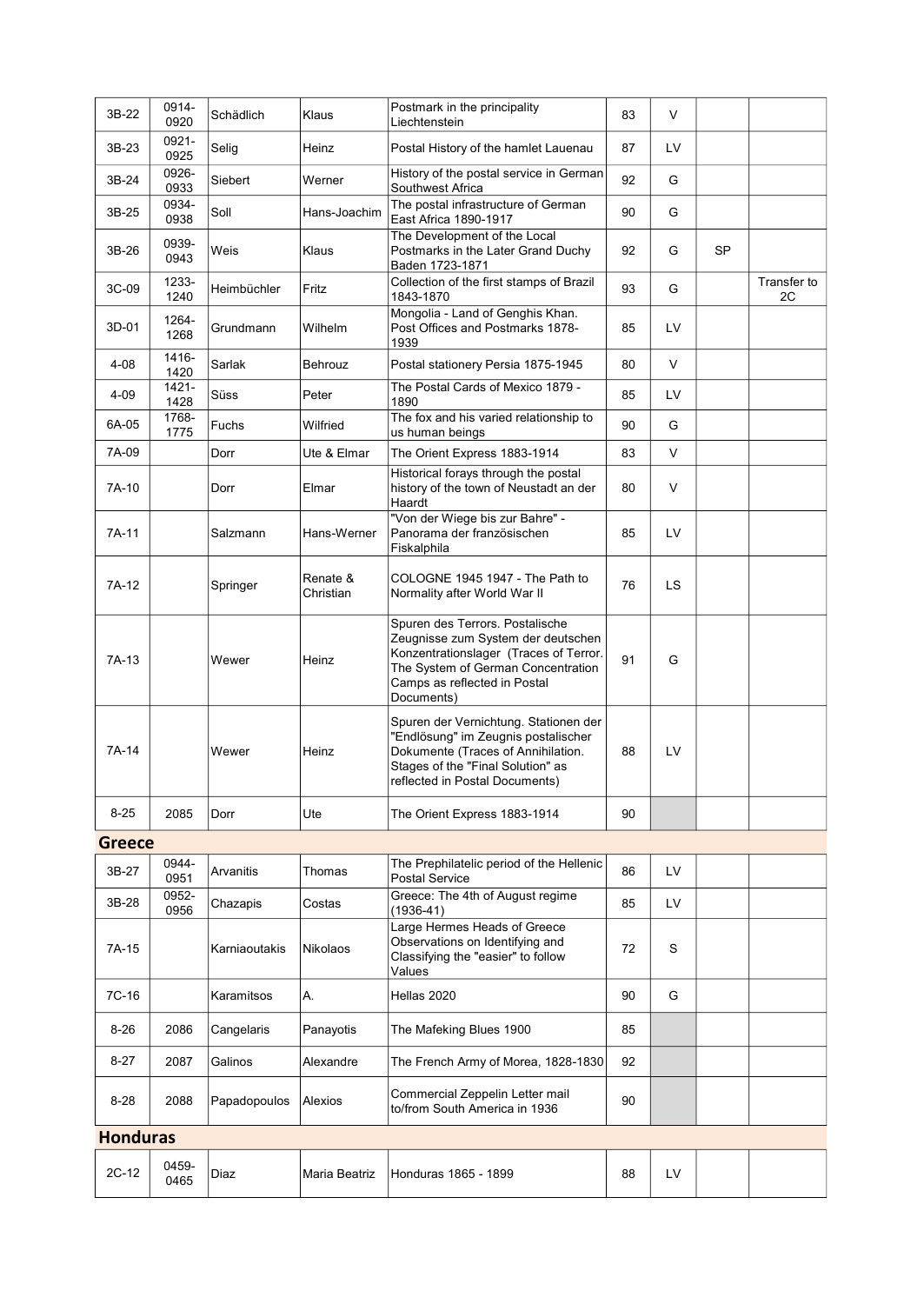| $5 - 07$         | 1606-<br>1610 | <b>Bendeck</b> | Sergio Antonio      | The first year of Honduras Air mail,<br>1925-1933                                                                    | 75 | LS |    |                       |
|------------------|---------------|----------------|---------------------|----------------------------------------------------------------------------------------------------------------------|----|----|----|-----------------------|
| $5 - 29$         | 1241-<br>1245 | Mejía          | Mauricio            | First and special flights from and to<br>Honduras                                                                    | 72 | S  |    |                       |
| <b>Hungary</b>   |               |                |                     |                                                                                                                      |    |    |    |                       |
| 3B-29            | 0957-<br>0964 | Glatz          | István              | Foreign Frankings from Hungary 1900-<br>1918                                                                         | 92 | G  | SP |                       |
| 3B-30            | 0965-<br>0969 | Homonnay       | Géza                | Hungarian Consular Post Offices in<br>Romania, 1 May 1867 - 31 March 1869                                            | 93 | G  |    |                       |
| $5 - 08$         | 1611-<br>1615 | Lővei          | György              | Chapters of the Hungarian air mail -<br>Foreign destinations from the<br>beginning up to 31.12.1933.                 | 80 | V  |    |                       |
| 7A-16            |               | Perneczky      | László              | Reverent Memory of Raoul Wailenberg<br>in Philately                                                                  | 72 | S  |    |                       |
| India            |               |                |                     |                                                                                                                      |    |    |    |                       |
| 2C-13            | 0466-<br>0470 | Suri           | Anil                | Stamps of Uruguay, The Waterlow<br><b>Issues 1889-1954</b>                                                           |    |    |    | Absent                |
| 2D-07            | 0567-<br>0571 | Kedia          | Om Prakash          | Litho Stamps of Bhopal State 1871-<br>1908                                                                           | 85 | LV |    |                       |
| 2D-08            | 0572-<br>0576 | Mahalingan     | Ramachandra<br>n    | Kingdom of Cochin                                                                                                    | 83 | V  |    |                       |
| 2D-09            | 0577-<br>0581 | Mohan          | ΚS                  | Study of Service Stamps of Cochin                                                                                    | 85 | LV |    |                       |
| $2D-10$          | 0582-<br>0586 | Ramachandran   | Madhav              | <b>British India</b>                                                                                                 | 83 | V  |    |                       |
| 3D-02            | 1269-<br>1273 | James          | E.P.                | Cochin State Postal History                                                                                          | 85 | LV |    |                       |
| 4-10             | 1429-<br>1433 | Jhingan        | Madhukar            | Indian Aerogrammes                                                                                                   | 80 | V  |    |                       |
| $5 - 09$         | 1616-<br>1620 | Khaitan        | Piyush              | The 1948 Air-India International Flight<br>to London                                                                 | 77 | LS |    |                       |
| 6B-14            | 1907-<br>1911 | Ghose          | Chandrajit          | <b>Bicentennial Celebration of</b><br>independence of USA in 1976                                                    |    |    |    | Out of<br>Competition |
| 6B-15            | 1912-<br>1916 | Sharma         | Dinesh              | <b>Summer Olympic Games</b>                                                                                          | 78 | LS |    |                       |
| 7A-17            |               | Madiraju       | Lokeswara<br>Rao    | <b>Buddhism on Stamps</b>                                                                                            | 75 | LS |    |                       |
| 7A-18            |               | Natarajan      | Kiran               | The Long Sea Route - a remarkable<br>postal circuit between Imperial Russia<br>& British India                       |    |    |    | Absent                |
| 7A-19            |               | Sharma         | Dinesh              | Olympic Flame & Torch Relay                                                                                          | 63 | В  |    |                       |
| <b>Indonesia</b> |               |                |                     |                                                                                                                      |    |    |    |                       |
| $4 - 11$         | 1434-<br>1438 |                | Fadli               | Postal Cards of Netherlands Indies<br>1874 - 1932                                                                    | 85 | LV |    |                       |
| 6B-16            | 1917-<br>1924 | Noviandi       | Gita                | One World, One Promise                                                                                               | 83 | V  |    |                       |
| 7A-20            |               | Soebardi       | Soehardjo           | Pak Harto the Footmarks on Postage<br>Stamps                                                                         | 66 | SB |    |                       |
| 7A-21            |               | Soebardi       | Soehardjo           | 50 Soeharto's Initiatives for Indonesia<br>& the World on Postage Stamps                                             | 72 | S  |    |                       |
| <b>Iraq</b>      |               |                |                     |                                                                                                                      |    |    |    |                       |
| 2B-14            | 0227-<br>0231 | Naji           | Abdulnasir<br>Hilal | Portraits of The Three Kings of Iraq<br>and Their Surcharges.                                                        | 82 | V  |    | Tranfer to<br>2D      |
| $5 - 28$         | 1274-<br>1278 | Abdulwahab     | Nader               | The Royal Air Force Cairo - Baghdad<br>Air Mail Service 1921-1927. (Prev: The<br>Royal Air Force Air Desert Service) | 86 | LV |    |                       |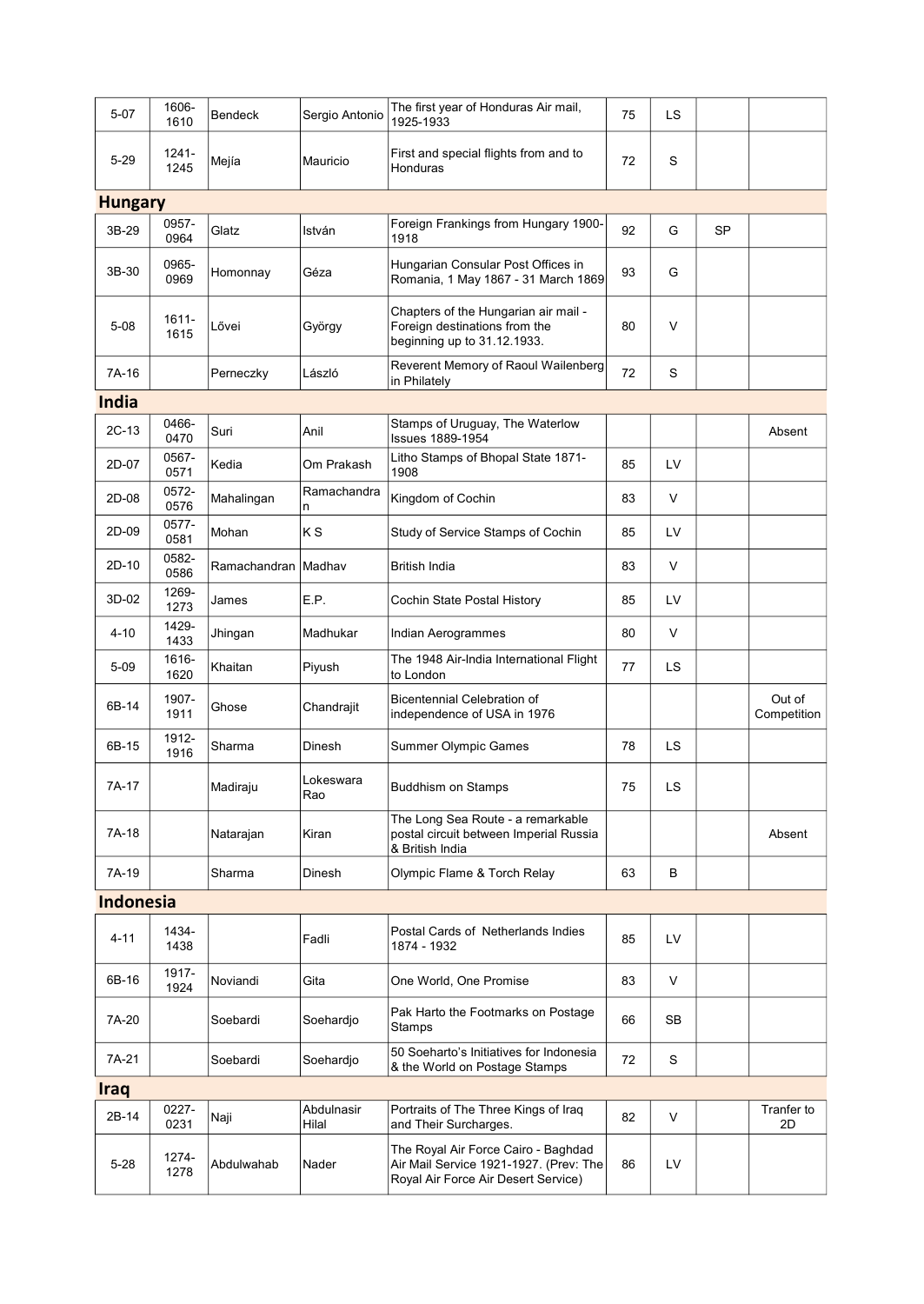| 7A-22          |                  | Ameel       | Saif      | Municipalities Fees in Iraq                                                                                                                                       | 78 | LS |             |        |
|----------------|------------------|-------------|-----------|-------------------------------------------------------------------------------------------------------------------------------------------------------------------|----|----|-------------|--------|
| $8 - 29$       | 2089             | Falah       | Ali       | The I.E.F. 'D' Occupation of Mosul in<br>1919                                                                                                                     |    |    |             | Absent |
| <b>Ireland</b> |                  |             |           |                                                                                                                                                                   |    |    |             |        |
| $5 - 10$       | 1621-<br>1628    | Callan      | Brian     | Graf Zeppelin DZ-127 South America<br>Airmail 1930-1937                                                                                                           | 86 | LV |             |        |
| <b>Israel</b>  |                  |             |           |                                                                                                                                                                   |    |    |             |        |
| 3B-31          | 0970-<br>0977    | Tsachor     | Yacov     | France - The Perforated Ceres:<br>Routes & Postmarks, 1871-1878                                                                                                   | 96 | LG |             |        |
| 6A-06          | 1776-<br>1783    | Charrach    | Josef     | Minerals - Their Origin, Exploitation<br>and Uses                                                                                                                 | 87 | LV |             |        |
| 6B-17          | 1925-<br>1929    | Lador       | Menachem  | 2nd Oldest Profession - Intelligence<br>Services                                                                                                                  | 82 | V  |             |        |
| 6C-04          | 2025-<br>2032    | Barak       | Izhak     | The Development of Aviation and<br>Transformation of Mail by Air until<br>1914                                                                                    | 87 | LV |             |        |
| 7C-06          |                  | Meer Kossoy |           | Forms of receipts and stamped paper<br>for the Post Department 1807-1864                                                                                          | 72 | S  |             |        |
| $8 - 30$       | 2090             | Fisher      | Lawrence  | The Birth of the Palestinian Refugee<br>Problem and its Perpetuation                                                                                              | 88 |    |             |        |
| <b>Italy</b>   |                  |             |           |                                                                                                                                                                   |    |    |             |        |
| $1 - 05$       | 0033-<br>0040    | Morani      | Vittorio  | "Tuscany 1836 to GPU (up to 30th<br>June 1875)" Letter mail in, from and to<br>Tuscany: routes, rates and charges"                                                |    |    | <b>WSCC</b> |        |
| $1 - 06$       | $0041 -$<br>0048 |             | Jaquard   | Souvenir du Siège de Paris 1870/1871<br>Private mail transported by Ballons-<br>Montés during the Prussian Siege                                                  |    |    |             |        |
| 2B-15          | 0232-<br>0239    | Melone      | Francesco | <b>Naples</b>                                                                                                                                                     | 92 | G  |             |        |
| 2B-16          | 0240-<br>0244    | Perricone   | Giulio    | Kingdom of Sicily 1859-1860                                                                                                                                       | 92 | G  |             |        |
| 3B-32          | 0978-<br>0982    | Mathà       | Thomas    | Postal relations between Papal States<br>and Lombardy Venetia 1815-1852                                                                                           | 88 | LV |             |        |
| 3B-33          | 0983-<br>0987    | Nembrini    | Giovanni  | The Postal Relationship between Italy<br>and France 1850 - 1875                                                                                                   | 88 | LV |             |        |
| 3B-34          | 0988-<br>0995    | Rigo        | Franco    | Venice, the contagion, the quarantine,<br>the disinfection, the quarantine<br>hospitals (postal history of the health<br>office from the xvi to the xix century). | 92 | G  |             |        |
| 3B-35          | 0996-<br>1000    | Veneri      | Aniello   | Postal services in Italy 1945-1957                                                                                                                                | 90 | G  |             |        |
| 3D-04          | 1279-<br>1283    | Fumu        | Antonello | 1845/85 - The mail service in the<br>North Africa ports: Alexandria, Tunis,<br>Algiers, Bone, Philippeville, Oran,<br>Tangier and Tripoli of Barbary              | 85 | LV |             |        |
| 3D-05          | 1284-<br>1288    | Maria       | Luciano   | Ethiopia: the pre-UPU period                                                                                                                                      | 88 | LV |             |        |
| $5 - 11$       | 1629-<br>1633    | Di Mento    | Eligio    | The Mail by Helicopter in Italy                                                                                                                                   | 62 | В  |             |        |
| $5 - 12$       | 1634-<br>1638    | Restaino    | Luca      | The Balbo Cruise in 1933                                                                                                                                          | 80 | V  |             |        |
| 5-13           | 1639-<br>1643    | Riccitelli  | Flavio    | The contribution of Zeppelins in the<br>development of the German<br>Aeropostal System from/to South<br>America (1934-1937).                                      | 87 | LV |             |        |
| 6B-18          | 1930-<br>1934    | Licata      | Giovanni  | The Maya                                                                                                                                                          | 87 | LV |             |        |
| 6B-19          | 1935-<br>1939    | Picconi     | Salvatore | San Marino: History of ancient land of<br>the freedom                                                                                                             | 85 | LV |             |        |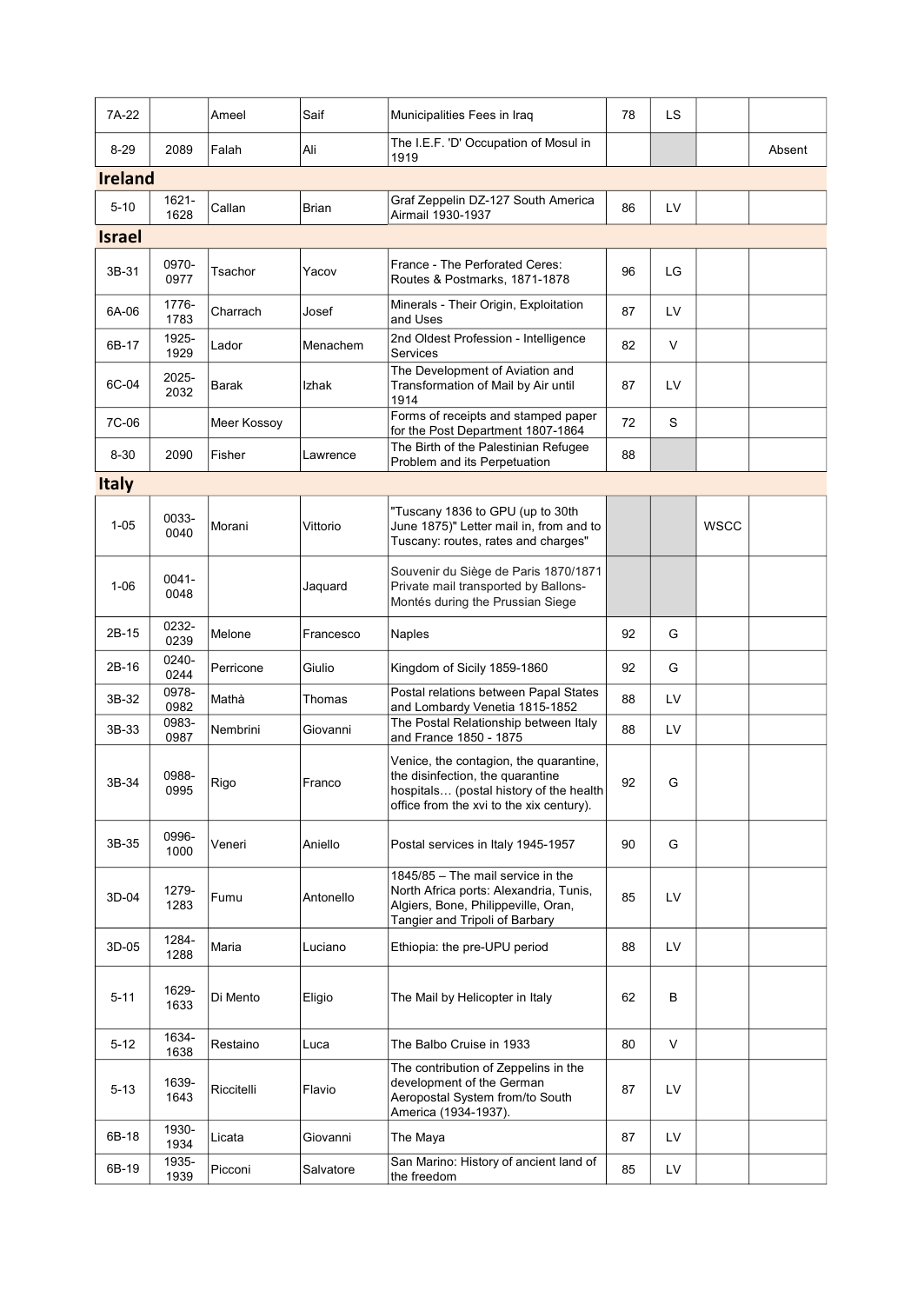| 7A-23           |                   | Manzati                    | Claudio<br>Ernesto Mario            | Postal History of Tuscany: 1851-1862                                                                                                                            | 95 | LG     |           |        |
|-----------------|-------------------|----------------------------|-------------------------------------|-----------------------------------------------------------------------------------------------------------------------------------------------------------------|----|--------|-----------|--------|
| 7A-24           |                   | Rigo                       | Franco                              | Venice and the Levant - Bailo Palace<br>in Constantinople - The mail XIV° -<br>XVII° century                                                                    | 82 | $\vee$ |           |        |
| 7A-25           |                   | Zanaria                    | Angelo                              | 1867-1870 From Mentana to Porta Pia<br>- Postal History of the capture of Rome                                                                                  | 85 | LV     |           |        |
| 7B-08           |                   | Burdiat                    | Nicola                              | L'Intero Postale / The Postal Stationery                                                                                                                        | 78 | LS.    |           |        |
| 7B-09           |                   | Lavagnino                  | Luca                                | Cursores                                                                                                                                                        | 87 | LV     |           |        |
| 7B-10           |                   |                            | Vaccari Srl                         | Vaccari Magazine nr. 63                                                                                                                                         | 88 | LV     |           |        |
| 7B-11           |                   |                            | Vaccari Srl                         | Vaccari Magazine nr. 64                                                                                                                                         | 88 | LV     |           |        |
| 7C-05           |                   |                            | Vaccari Srl                         | Some hits of Milanese history from the<br>XIV to XIX century - The Post in Milan<br>1849-1859. Catalogue of cancellations<br>and postmarks in Milan post office | 85 | LV     |           |        |
| Japan           |                   |                            |                                     |                                                                                                                                                                 |    |        |           |        |
| 2A-02           | 0094-<br>0098     | Ariyoshi                   | Nobuto                              | Switzerland postage due stamps 1883-<br>1910                                                                                                                    | 83 | $\vee$ |           |        |
| 2A-03           | 0099-<br>0106     | Yoshida                    | Takashi                             | Classic Switzerland (Prev: Switzerland<br>from Cantons to Confederation)                                                                                        | 96 | LG     | <b>SP</b> |        |
| 2B-17           | 0245-<br>0249     | Saito                      | Tamaki                              | Lombardy Venetia the 1850 Issue                                                                                                                                 | 88 | LV     |           |        |
| 2D-11           | 0587-<br>0591     | Kato                       | Shigeki                             | Japan Chrysanthemum Stamps 1899-<br>1910                                                                                                                        | 85 | LV     |           |        |
| 2D-12           | 0592-<br>0596     | Kido                       | Yusuke                              | Ryukyu Dollar Currency Conversion<br><b>Provisional Series</b>                                                                                                  | 82 | V      |           |        |
| 3D-06           | 1289-<br>1296     | Koiwa                      | Akihiko                             | Indian Campaigns                                                                                                                                                | 95 | LG     |           |        |
| 4-12            | 1439-<br>1446     | Ando                       | Gensei                              | The Japanese Foreign Mail Postcards                                                                                                                             | 90 | G      |           |        |
| 4-13            | 1447-<br>1454     | Yamazaki                   | Fumio                               | Hawaiian Postal Stationery                                                                                                                                      | 92 | G      | SP        |        |
| 7A-26           |                   | Enosowa                    | Yuichi                              | How to Make Your Exhibit for JAPEX                                                                                                                              | 72 | S      |           |        |
| 7A-27           |                   | Shoda                      | Yukihiro                            | <b>Brazil Classic Philately</b>                                                                                                                                 | 71 | S      |           |        |
|                 | Liechtenstein     |                            |                                     |                                                                                                                                                                 |    |        |           |        |
| 2B-18           | 0250-<br>0257     | Huys-Berlingin             | Jan                                 | Belgium's first issue, the<br><b>EPAULETTES</b>                                                                                                                 | 96 | LG     |           |        |
|                 | <b>Luxembourg</b> |                            |                                     |                                                                                                                                                                 |    |        |           |        |
| 7B-12           |                   | (Luxembourg<br>Federation) | <b>FSPL</b>                         | Moniteur du Collectionneur (Collector's<br>Monitor)                                                                                                             | 70 | S      |           |        |
| <u>Macau</u>    |                   |                            |                                     |                                                                                                                                                                 |    |        |           |        |
| 7A-28           |                   | Chio                       | Hong Chi                            | Research and classification on the<br>Macau postage stamps errors                                                                                               | 70 | S      |           |        |
| 7B-13           |                   | Huo                        | Huixiao                             | Macau philately "Warmly celebrate the<br>40th anniversary of The CLUBE<br>FILATELICO DE MACAU" (2020)                                                           | 67 | SB     |           |        |
| <b>Malaysia</b> |                   |                            |                                     |                                                                                                                                                                 |    |        |           |        |
| 7A-29           |                   | Lim                        | Lik                                 | 1998 XVI Commonwealth Games                                                                                                                                     |    |        |           | Absent |
| <b>Monaco</b>   |                   |                            |                                     |                                                                                                                                                                 |    |        |           |        |
| $1 - 07$        | 0049-<br>0056     | Bianchi                    | Paolo                               | Portuguese East Africa (Mozambique)                                                                                                                             |    |        |           |        |
| 7A-30           |                   |                            | European<br>Academy of<br>Philately | OPUS XIX, Treaty of Versailles and its<br>Consequences                                                                                                          | 86 | LV     |           |        |
| 7A-31           |                   |                            | European<br>Academy of<br>Philately | OPUS XX, The British Empire                                                                                                                                     | 86 | LV     |           |        |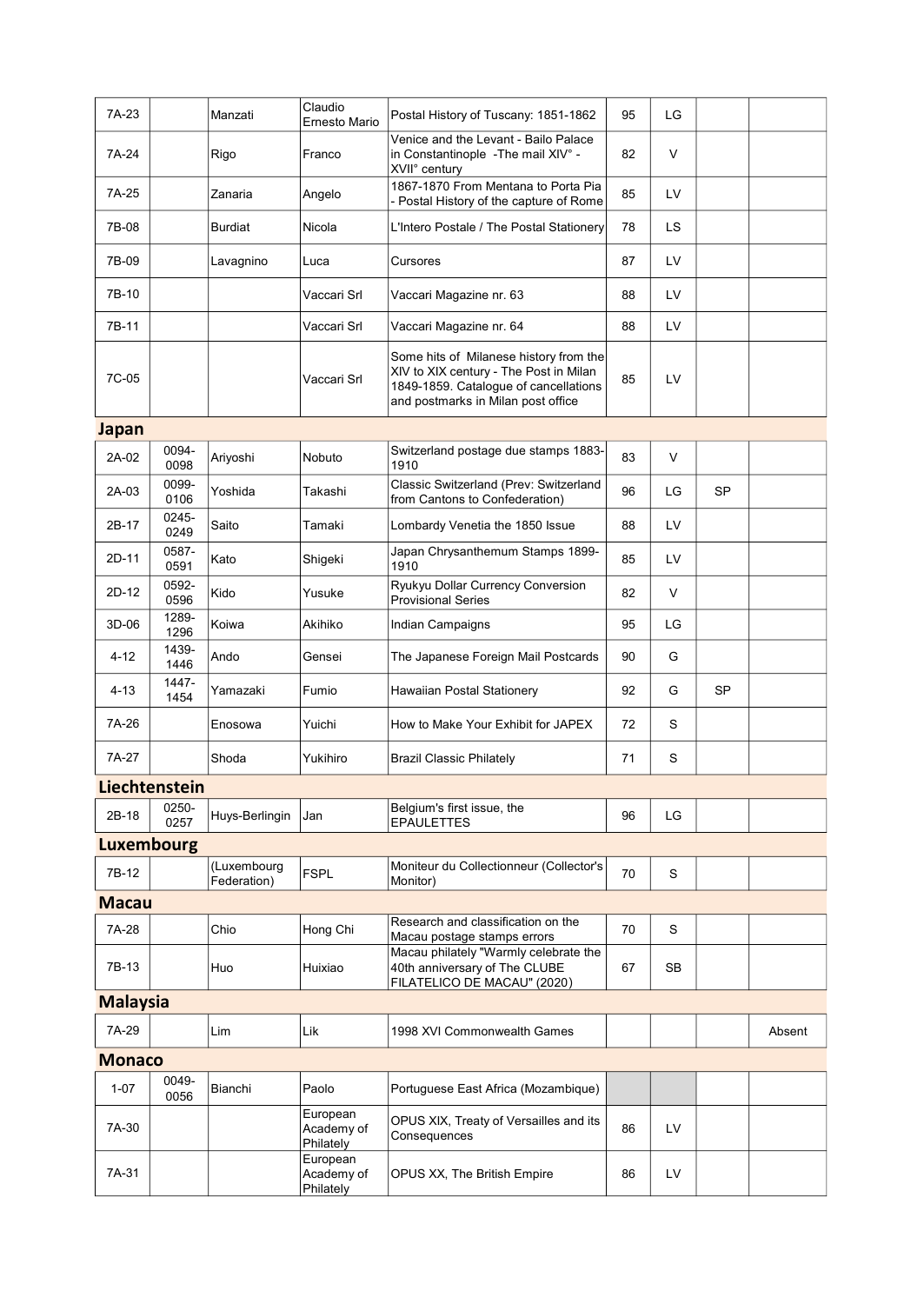|                    |                  |               | European                |                                                                                                                                                                           |    |     |           |  |
|--------------------|------------------|---------------|-------------------------|---------------------------------------------------------------------------------------------------------------------------------------------------------------------------|----|-----|-----------|--|
| 7A-32              |                  |               | Academy of<br>Philately | OPUS XXI, Germany and its Colonies                                                                                                                                        | 86 | LV  |           |  |
| <b>Netherlands</b> |                  |               |                         |                                                                                                                                                                           |    |     |           |  |
| 3B-36              | $1001 -$<br>1008 | Buitenkamp    | Henk                    | Postal Rates and Franking of<br>Slovenia, Croatia and Bosnia-<br>Herzegovina 1918-1921                                                                                    | 86 | LV  |           |  |
| 3B-37              | 1009-<br>1013    | Op den Camp   | Jan G.                  | Origin and development of the postal<br>service in the Lower Rhine region (until<br>1871, with its important local and<br>international aspects)                          | 90 | G   |           |  |
| 3B-38              | 1014-<br>1018    | Van der Horst | Hans                    | The Netherlands; messages via the<br>Red Cross during World War 2                                                                                                         | 83 | V   |           |  |
| 3B-39              | 1019-<br>1026    | Wiersma       | Hotze                   | Border cross mail 1668-1810.<br>exhibited by letters related to Holland                                                                                                   | 95 | LG  |           |  |
| $5 - 15$           | 1652-<br>1659    | Bot           | Jacques                 | Fokker during the Interbellum                                                                                                                                             | 88 | LV  |           |  |
| 6B-20              | 1940-<br>1944    | Kniese        | Eric                    | A book is more than a story                                                                                                                                               | 76 | LS. |           |  |
| 6B-21              | 1945-<br>1949    | van Nies      | Peter                   | CARNIVAL, more than three foolish<br>days!                                                                                                                                | 86 | LV  |           |  |
| 6C-06              | 2038-<br>2045    | Scheer        | André                   | Masks of the Universe                                                                                                                                                     | 92 | G   | <b>SP</b> |  |
| 7A-33              |                  | Haasnoot      | Arie                    | Philatelic Persons Register of<br><b>Musicians</b>                                                                                                                        | 80 | V   |           |  |
| 7B-14              |                  |               | Maandblad<br>Filatelie  | Filatelie                                                                                                                                                                 | 84 | V   |           |  |
| <b>Pakistan</b>    |                  |               |                         |                                                                                                                                                                           |    |     |           |  |
| 2D-15              | 0607-<br>0614    | Balgamwala    | Muhammad<br>Arif        | AFGANISTAN ABDUR RAHMAN 1880-<br>1890 (Circular series)                                                                                                                   | 90 | G   |           |  |
| 2D-16              | 0615-<br>0619    | Nanjee        | Afzal Hussain           | Ottoman Empire (Turkey): The Study<br>of Arms Issue                                                                                                                       | 86 | LV  |           |  |
| 3D-07              | 1297-<br>1301    | Kodwavwala    | Muhammad<br>Rizwan      | Karachi (British India) & Its Postal<br>Markings                                                                                                                          | 80 | V   |           |  |
| <b>Poland</b>      |                  |               |                         |                                                                                                                                                                           |    |     |           |  |
| 3B-40              | 1027-<br>1031    | Bator         | Janusz                  | PRZEMYŚL – POSTAL HISTORY<br><b>UNTIL 1918</b>                                                                                                                            | 83 | V   |           |  |
| 3B-41              | 1032-<br>1036    | Chabros       | Sławek                  | Fight for independence and borders of<br>Poland 1918-1921                                                                                                                 | 88 | LV  |           |  |
| 3B-42              | 1037-<br>1041    | Klamut        | Andrzej                 | Austrian base post offices in the Polish<br>Lands 194-1918                                                                                                                | 86 | LV  |           |  |
| 3B-43              | 1042-<br>1049    | Okniński      | Roman                   | Post activities in the Kingdom of<br>Galicia and Lodomeria to 1867                                                                                                        | 85 | LV  |           |  |
| 3B-44              | 1050-<br>1054    | Piwko         | Krzysztof               | Local Posts in occupied Poland 1914-<br>1918                                                                                                                              | 88 | LV  |           |  |
| $5 - 16$           | 1660-<br>1667    | Kosmala       | Jacek                   | Airplane services on the Polish<br>Territories 1914-1939                                                                                                                  | 95 | LG  |           |  |
| 7A-34              |                  | Jakucewicz    | Stefan                  | Printing of postage stamps                                                                                                                                                | 82 | V   |           |  |
| 7A-36              |                  | Maka          | Zdzisław                | Historia Poczty w Szczecinie (Postal<br>History in Szczecin)                                                                                                              | 85 | LV  |           |  |
| 8-31               | 2091             | Cieślak       | Ryszard                 | Information - a challenge for secret<br>services                                                                                                                          | 91 |     |           |  |
| Portugal           |                  |               |                         |                                                                                                                                                                           |    |     |           |  |
| 3B-45              | 1055-<br>1059    | Frazão        | Luís                    | Postal History of Portugal in the Pre-<br>stamp Period                                                                                                                    | 88 | LV  |           |  |
| $5 - 17$           | 1668-<br>1672    |               | Costa                   | Postal Air Service Catapult (North<br>Atlantic)                                                                                                                           | 85 | LV  |           |  |
| 7A-37              |                  | Vaz Pereira   | Pedro Marçal            | Os Correios Portugueses 1853-1900<br>nos 500 Anos do Correio em Portugal.<br>The Portuguese Post Office 1853-<br>1900 in the 500 Years of the Post<br>Office in Portugal. | 95 | LG. |           |  |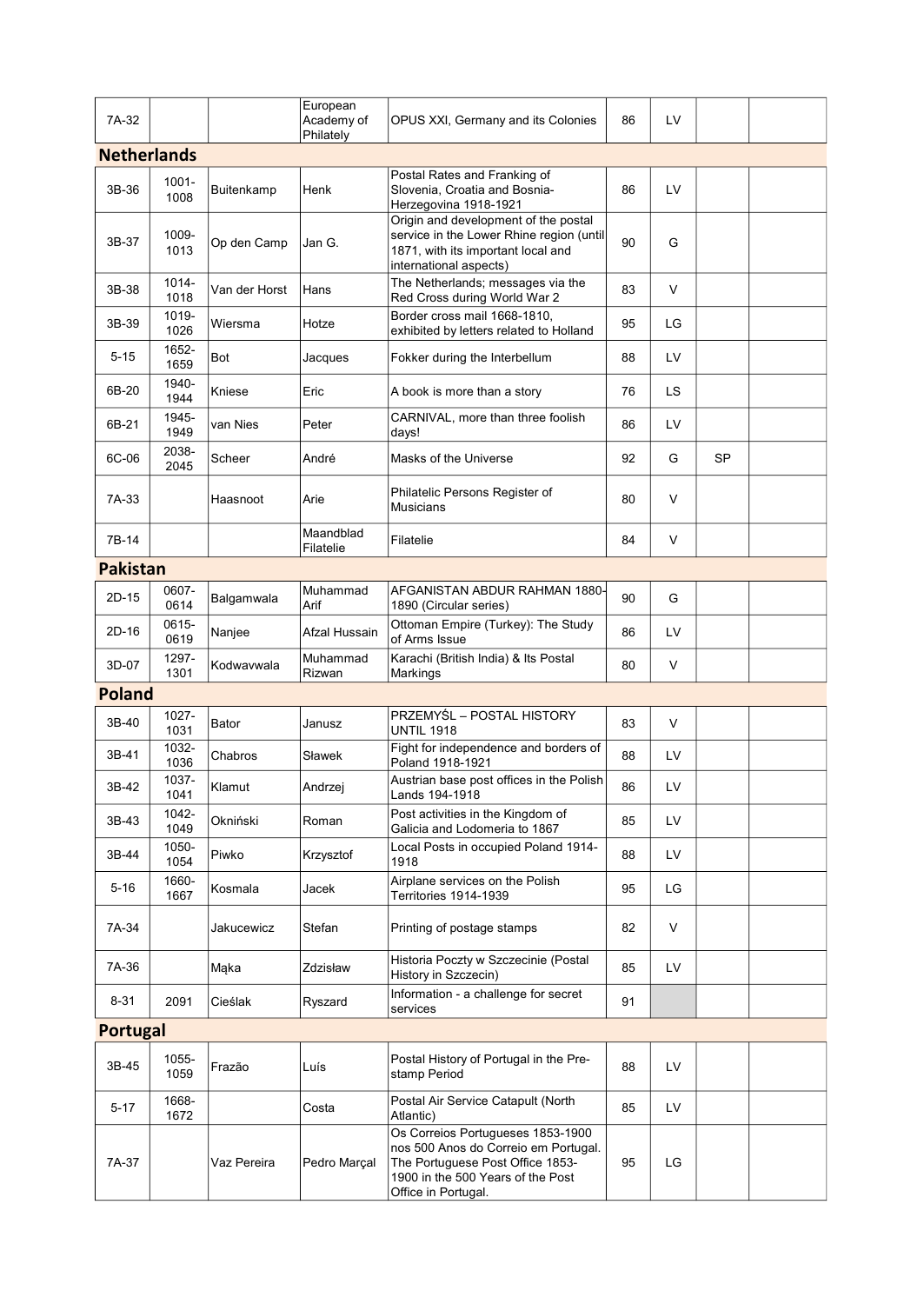| 7B-15            |                          | Vale do Neiva                            | Associação<br>Filatelia                     | Vale do Neiva Filatélico                                                                | 71 | S         |             |  |
|------------------|--------------------------|------------------------------------------|---------------------------------------------|-----------------------------------------------------------------------------------------|----|-----------|-------------|--|
|                  | <b>Republic of Korea</b> |                                          |                                             |                                                                                         |    |           |             |  |
| 2D-17            | 0620-<br>0624            | Kim                                      | Heon Sik                                    | The Second Regular Stamps in<br>Korea(1951-1953)                                        | 82 | V         |             |  |
| 6A-08            | 1789-<br>1793            | Jung                                     | Soon Jong                                   | Horses with Human Civilization                                                          | 80 | V         |             |  |
| 6B-22            | 1950-<br>1954            | Ryoo                                     | Sang Boom                                   | One Century of Western Painting after<br><b>French Revolution</b>                       | 81 | V         |             |  |
| 6C-07            | 2046-<br>2050            | Yoo                                      | Yong Sang                                   | The Endless Challenges-Aviation<br><b>Stories</b>                                       | 76 | <b>LS</b> |             |  |
| 7A-38            |                          | Eun                                      | Chong Ho                                    | Korean Glossary of Philatelic Terms                                                     | 82 | V         |             |  |
| 7B-16            |                          | The Philatelic<br>Federation of<br>Korea |                                             | Philatelic Monthly "WOOPYO" 2020                                                        | 77 | LS.       |             |  |
| <b>Romania</b>   |                          |                                          |                                             |                                                                                         |    |           |             |  |
| 2B-19            | 0258-<br>0265            | Lordache                                 | Victor                                      | Romania 1872-1889                                                                       | 93 | G         |             |  |
| 2B-20            | 0266-<br>0273            | Milu                                     | Constantin                                  | The stamps for first Olympic Games                                                      | 87 | LV        |             |  |
| 3B-46            | 1060-<br>1064            | Chirescu                                 | lon                                         | Postal services in Romanian<br>Principalities, 1829-1859                                | 93 | G         |             |  |
| 6B-23            | 1955-<br>1959            | Constantin<br>Leonid                     | Calin                                       | Lions in human culture                                                                  | 80 | V         |             |  |
| 6B-24            | 1960-<br>1964            | Marius                                   | Muntean                                     | <b>Ballet</b>                                                                           | 60 | В         |             |  |
| <b>Singapore</b> |                          |                                          |                                             |                                                                                         |    |           |             |  |
| 7A-40            |                          |                                          | Teo Bee Yen                                 | YILIN Philately 2020                                                                    | 83 | V         |             |  |
| 7A-41            |                          |                                          | Association of<br>Singapore<br>Philatelists | Airmails From, Through and to<br>Singapore and Malaya, Volume 1                         | 85 | LV        |             |  |
| 7A-42            |                          |                                          | Association of<br>Singapore<br>Philatelists | China Silver Yuan Stamps                                                                | 92 | G         | <b>FEL</b>  |  |
| <b>Slovenia</b>  |                          |                                          |                                             |                                                                                         |    |           |             |  |
| 2B-21            | 0274-<br>0278            | Petauer                                  | Boštjan                                     | Charity overprints on Bosnian<br>definitive 1914-1915                                   | 83 | V         |             |  |
| 3B-47            | 1065-<br>1069            | Artel                                    | Thomas                                      | Postal rates and frankings of Slovenia,<br>Croatia and Bosnia-Hercegovina 1918-<br>1921 | 88 | LV        |             |  |
| $8 - 32$         | 2092                     | Petauer                                  | Boštjan                                     | Yugoslavia to USA air mail rates 1945-<br>1965                                          | 70 |           |             |  |
| $8 - 33$         | 2093                     | Tomc                                     | Alojz                                       | The Italian Military post office No.59<br>during World War II                           | 87 |           |             |  |
| <b>Spain</b>     |                          |                                          |                                             |                                                                                         |    |           |             |  |
| 2B-22            | 0279-<br>0283            | Consejo                                  | Eduardo                                     | The stamps of the Atogiro flying over<br>Seville                                        | 82 | V         |             |  |
| 3B-48            | 1070-<br>1074            | <b>Gisbert Llacer</b>                    | Miriam                                      | Valencian prephilatelics marks XVIII-<br>XIX centuries                                  | 86 | LV        |             |  |
| 4-16             | 1465-<br>1472            | Baschwitz                                | German                                      | Spain postal stationery of general use<br>(1873-1938)                                   | 96 | LG        | <b>GPIC</b> |  |
| 4-17             | 1473-<br>1480            | Martinez<br>Herñandez                    | Manuel                                      | Postal stationery type "MATRONA"<br>1931-1936                                           | 90 | G         |             |  |
| 4-18             | 1481-<br>1485            | Rodriguez<br>Piñero                      | Jose Carlos                                 | Postal stationery of Mexico "Serie<br>Mulitas"                                          | 88 | LV        |             |  |
| $5 - 18$         | 1673-<br>1680            | Gomez-Agüero                             | Jose Pedro                                  | Air Mail on Spanish lands (1919-1939)                                                   | 88 | LV        |             |  |
| 7A-43            |                          | De Quesada                               | Eugenio                                     | Chasquis                                                                                | 85 | LV        |             |  |
| 7A-44            |                          |                                          | Sociedad<br>Filatelica de<br>Madrid         | Philatelic and postal curiosities in time<br>of pandemic                                | 78 | LS        |             |  |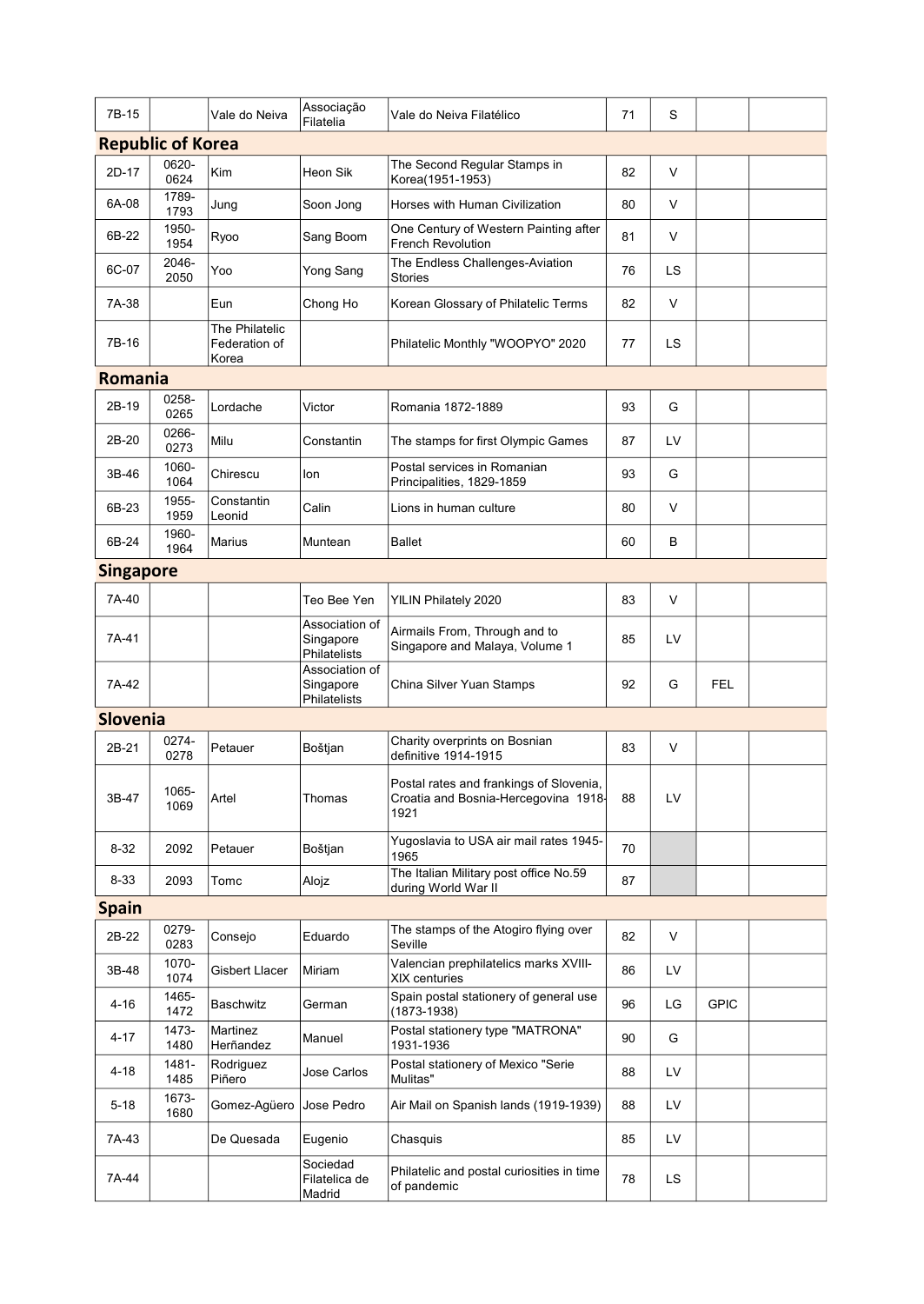| 7A-45    |                       |               | Sociedad<br>Filatelica de<br>Madrid | Postal history of Cuba 1851-1858 (4<br>VOL)                                                                             | 91 | G   |  |
|----------|-----------------------|---------------|-------------------------------------|-------------------------------------------------------------------------------------------------------------------------|----|-----|--|
| 7A-46    |                       |               | El Eco<br>Filatelico                | Spanish civil war (VOL V - EL ECO<br><b>FILATELICO STUDIES)</b>                                                         | 85 | LV  |  |
| 7A-47    |                       |               | Fesofi                              | Names for philately and Spanish<br>postal history (Cuadernos de Filatelia<br>25/25)                                     | 72 | S   |  |
| 7B-17    |                       | Galaron Calvo | Andres                              | Weekly philatelics items in the<br>"DIARIO DE BURGOS" (2020-22)                                                         | 68 | SB. |  |
| 7C-09    |                       |               | Filatelia Hobby                     | Spanish air letter-covers and<br>aerograms with meters (1947-1986)                                                      | 81 | V   |  |
| $8 - 34$ | 2094                  | De Quesada    | Eugenio                             | Mail in hand with "CHASQUIS" in the<br>viceroyalty of Nueva Granada in XVII<br>and XVIII centuries                      | 90 |     |  |
|          | <b>State of Qatar</b> |               |                                     |                                                                                                                         |    |     |  |
| 2D-18    | 0625-<br>0629         | Al-Ismail     | Hussain                             | <b>Qatar First Definitive Issue</b>                                                                                     | 85 | LV  |  |
| 3D-08    | 1302-<br>1306         | Al-Ismail     | Shatha                              | Oman Postal History                                                                                                     | 82 | V   |  |
| 3D-09    | 1307-<br>1311c        | Al-Ismail     | Ali                                 | Kuwait Postal History                                                                                                   | 85 | LV  |  |
| 3D-10    | 1312-<br>1316         | Sorour        | Yacoub                              | <b>Aden Postal History</b>                                                                                              | 83 | V   |  |
| Sweden   |                       |               |                                     |                                                                                                                         |    |     |  |
| $1 - 08$ | 0057-<br>0064         | Storckenfeldt | Douglas                             | Iceland until 1901                                                                                                      |    |     |  |
| 2B-23    | 0284-<br>0288         | Arnrup        | Claes                               | Adhesive Postage Stamps of the<br>World 1840-1860. From countries that<br>issued their first stams up to 1 July<br>1852 | 83 | V   |  |
| 2B-24    | 0289-<br>0293         | Järnum        | Lennart                             | Sweden The Coat-of Arms Stamps<br>1855-1872, Specialized Traditional<br>Philately                                       | 90 | G   |  |
| 2B-25    | 0294-<br>0301         | Ljungh        | Jan-Olof                            | The first stamps of the German<br>Empire, the Eagle shield stamps and<br>the values 10 and 30 groschen                  | 96 | LG  |  |
| 2B-26    | 0302-<br>0309         | Rietz         | Ake                                 | Great Britain: Line engraved issues<br>1840-1870                                                                        | 95 | LG  |  |
| 2B-27    | 0310-<br>0314         | Stommendal    | Peter                               | Classic Sweden 1855-1872                                                                                                | 92 | G   |  |
| 3B-49    | 1075-<br>1082         | Lithén        | Gunnar                              | Cancellations from Swedish steamship<br>mail post offices from 1869 up to 1951                                          | 91 | G   |  |
| 3B-50    | 1083-<br>1087         | Persson       | Göran                               | Cancellations of the Swedish Skilling<br>Banco Stamps 1855-1858                                                         | 91 | G   |  |
| 3B-51    | 1088-<br>1092         | Wittsten      | Peter                               | Mail between Denmark and Sweden -<br>both ways 1658-1875                                                                | 92 | G   |  |
| 3B-66    | 0315-<br>0322         | Ydell         | Fredrik                             | Swedish Postal History 1550-1872                                                                                        | 95 | LG  |  |
| 3D-11    | 1317-<br>1321         | Sohrne        | Björn                               | The Ottman, Turkey and Persian<br>Empires, Postal Relations, ca 1800 to<br>1920s.                                       | 88 | LV  |  |
| 4-19     | 1486-<br>1490         | Fredriksson   | Gert                                | Denmark Postal Stationary 1913-1927,<br>Christian X Rigth Profile                                                       | 87 | LV  |  |
| 6B-25    | 1965-<br>1972         | Olason        | Anders                              | The American Civil War 1861-1865 -<br>background, course of events and<br>aftermath                                     | 90 | G   |  |
| 6B-26    | 1973-<br>1977         | Samuelsson    | Tommy                               | Allied fighter aircraft operations 1939-<br>1945                                                                        | 86 | LV  |  |
| 7C-10    |                       | Lithén        | Gunnar                              | Facit Special Classic 2022                                                                                              | 90 | G   |  |
| 7C-11    |                       | Lithén        | Gunnar                              | Facit Sverige 2021                                                                                                      | 83 | V   |  |
| 7C-12    |                       | Lithén        | Gunnar                              | Facit Norden 2022                                                                                                       | 85 | LV  |  |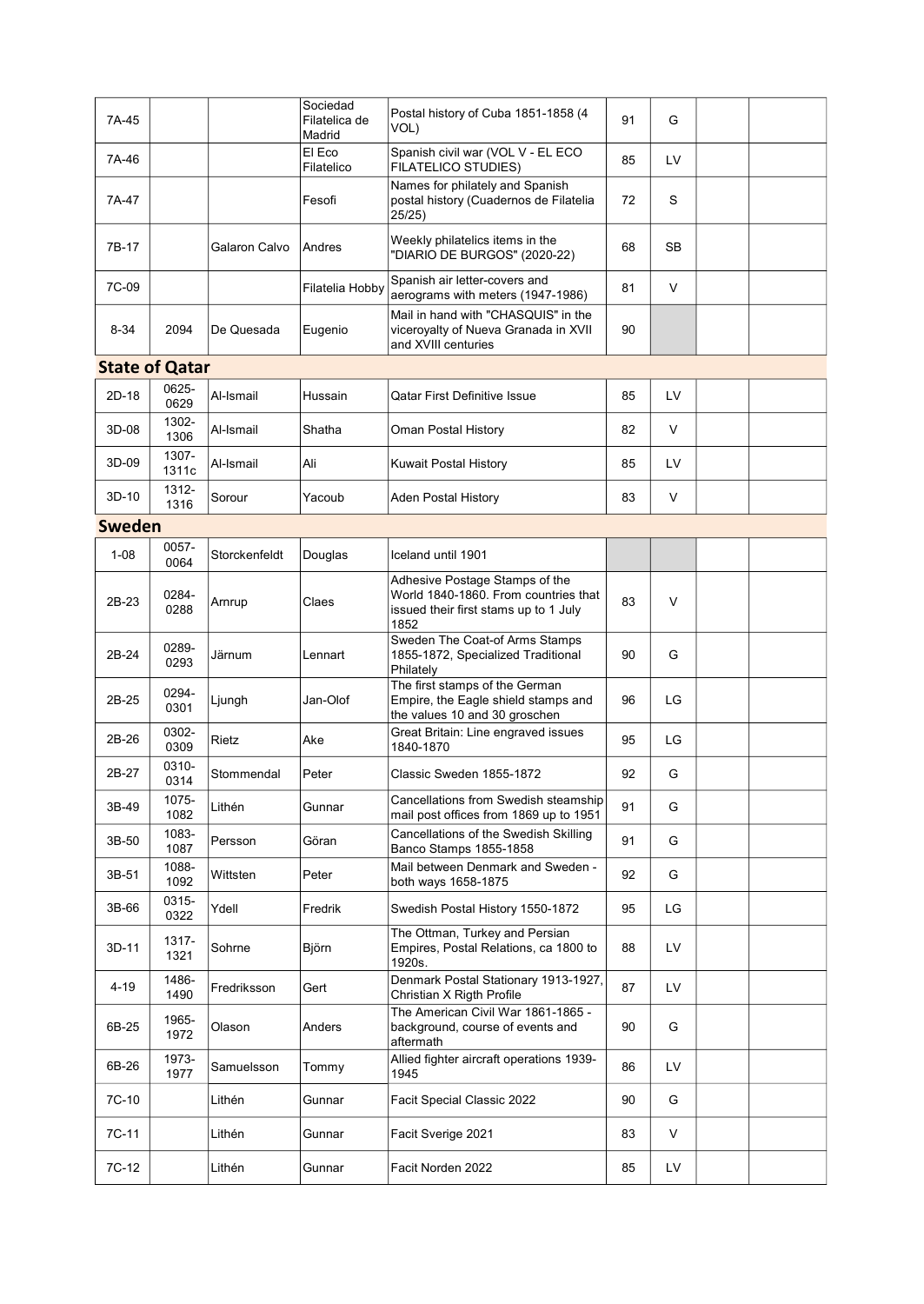| <b>Switzerland</b> |                  |                |                            |                                                                                                                                                            |    |     |             |  |
|--------------------|------------------|----------------|----------------------------|------------------------------------------------------------------------------------------------------------------------------------------------------------|----|-----|-------------|--|
| $1 - 09$           | 0065-<br>0072    | Bergamini      | Adriano                    | Postal relations between TICINO<br>(Switzerland) and foreign countries<br>before the UPU                                                                   |    |     | <b>WSCC</b> |  |
| 2A-04              | 0107-<br>0111    | Brand          | Ruedi                      | Perfins Switzerland and its Postage<br>Control Systems (up to the Machine<br>Frankings)                                                                    | 85 | LV  |             |  |
| 2A-05              | $0112 -$<br>0116 | Farnow         | Arnold                     | Switzerland - Imperforate Sitting<br>Helvetia "Strubel" 1854 - 1863                                                                                        | 92 | G   |             |  |
| 2A-06              | 0117-<br>0121    | <b>Huwiler</b> | Joe                        | Cross & Numeral / Standing Helvetia<br>1882-1907                                                                                                           | 91 | G   |             |  |
| 2A-07              | 0122-<br>0126    | Keller         | Hansruedi                  | Portrait of William Tell                                                                                                                                   | 80 | V   |             |  |
| 2A-08              | 0127-<br>0131    | Lopez          | Roberto                    | Proofs and tests of standing Helvetias                                                                                                                     | 87 | LV  |             |  |
| 2A-09              | 0132-<br>0136    |                | SwissPhila                 | The Swiss cantonal stamps and their<br>cancellations                                                                                                       | 90 | G   |             |  |
| 2B-29              | 0323-<br>0327    | <b>Brack</b>   | Max                        | Denmark 4 skilling 1854-1863                                                                                                                               | 87 | LV  |             |  |
| 2B-30              | 0328-<br>0332    | Klausner       | Werner                     | Day of the postage stamp in various<br>European countries with a focus on<br>Switzerland                                                                   | 75 | LS. |             |  |
| 2B-31              | 0333-<br>0337    | Kraner         | Gerhard                    | The special stamps and special<br>postcards from Federal Republic of<br>Germany from 1949-1953.                                                            | 83 | V   |             |  |
| 2B-32              | 0338-<br>0345    | Werner         | Eric                       | The stamps of the Italian Kingdom<br>issued during the Kingdom of Victor<br>Emanuel II                                                                     | 92 | G   |             |  |
| 2B-33              | 0346-<br>0350    |                | Carlo Rossi                | Papal States 1852-1870                                                                                                                                     | 81 | V   |             |  |
| 2B-34              | 0351-<br>0355    |                | Valdisera                  | Roman States 1852-1870                                                                                                                                     | 90 | G   |             |  |
| 2B-35              | 0356-<br>0360    |                | Fjället                    | Sweden's definitive issue 1920-1939                                                                                                                        | 83 | V   |             |  |
| 2B-36              | 0361-<br>0365    |                | Andi's<br>Briefmarken      | Kingdom Yugoslavia                                                                                                                                         | 76 | LS. |             |  |
| 2C-14              | 0471-<br>0478    | Aebi           | Fritz                      | Mexico: The Hidalgo in Profile Issue<br>1872-74                                                                                                            | 95 | LG  |             |  |
| $2C-15$            | 0479-<br>0483    | Cordier        | Jean-Louis                 | <b>MEXICAN REVOLUTION - SONORA,</b><br>THE WHITE AND GREEN SEAL<br>POSTAGE STAMPS - (Prev: Mexican<br>Revolution - The postage Stamps of<br>Sonora, 1913.) | 91 | G   |             |  |
| $2C-16$            | 0484-<br>0491    | Sotty          | Jean-François Peru Classic |                                                                                                                                                            | 90 | G   |             |  |
| 2D-19              | 0630-<br>0634    | Meyerhoff      | Daniel                     | The stamp issues of Mauritius under<br>Queen Victoria 1847-1897                                                                                            | 91 | G   |             |  |
| 2D-20              | 0635-<br>0642    |                | Emerald                    | Imperforate Classics of the World in<br>Green                                                                                                              | 92 | G   |             |  |
| 3A-02              | 0689-<br>0693    | Bader          | Jvo                        | Swiss postal agencies in Italy and<br>France                                                                                                               | 90 | G   |             |  |
| 3A-03              | 0694-<br>0698    | Balimann       | Giovanni                   | <b>Bulk Mail in Switzerland</b><br>(Massensendungen in der Schweiz)                                                                                        | 88 | LV  | <b>FEL</b>  |  |
| 3A-04              | 0699-<br>0703    | Bellini        | Gian Franco                | Collection of prephilatelic documents<br>of the county of Ticino                                                                                           | 81 | V   |             |  |
| 3A-05              | 0704-<br>0708    | Berger         | Thomas                     | Switzerland in the First World War<br>(German title: Die Schweiz im Ersten<br>Weltkrieg)                                                                   | 83 | V   |             |  |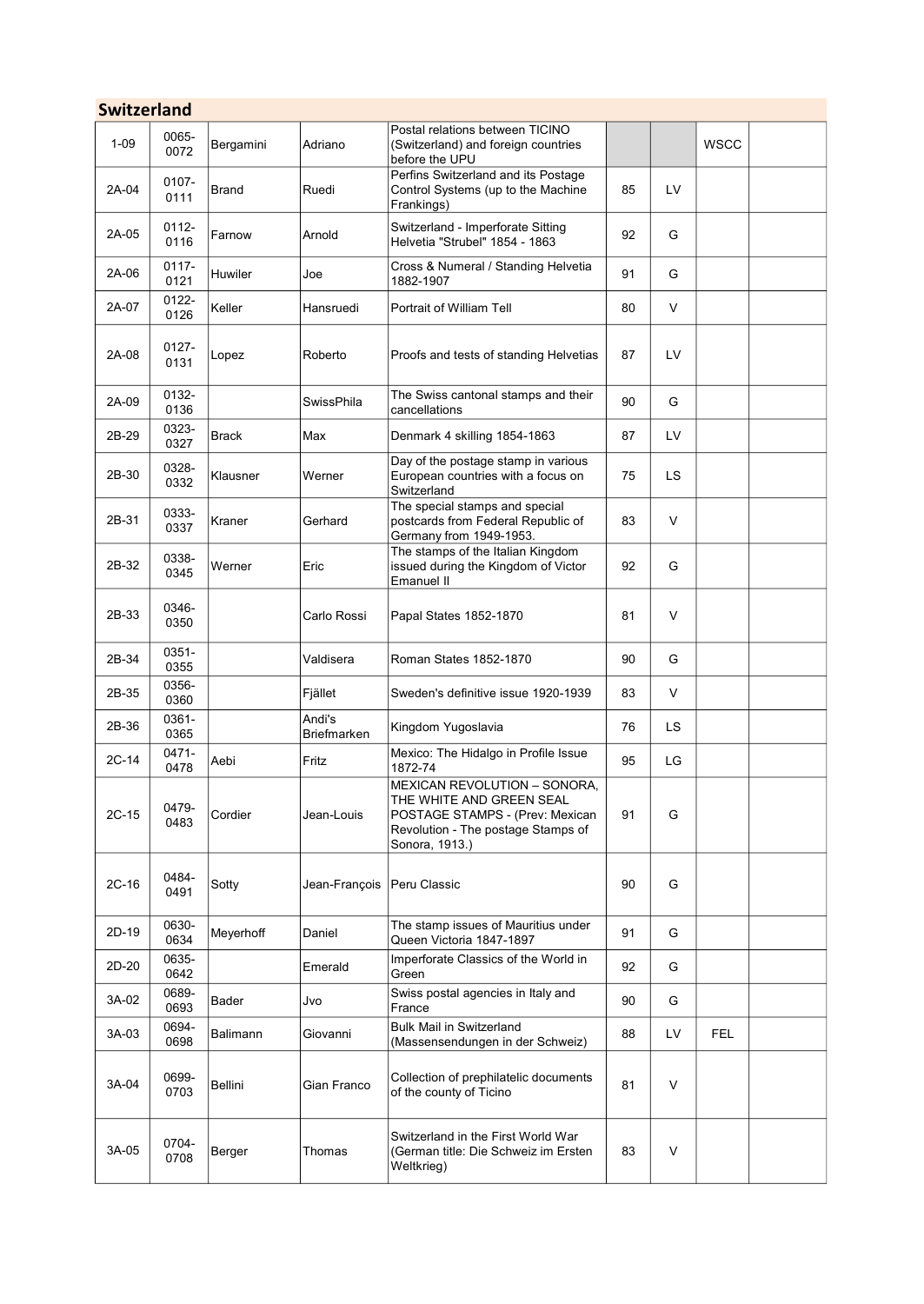| 3A-06    | 0709-<br>0713 | Bernath      | François           | The Postal History of the "Alte<br>Eidgenossenschaft" till the period of<br>the "Helvetic Republic" (1798 -1803)                        | 86 | LV     |             |                   |
|----------|---------------|--------------|--------------------|-----------------------------------------------------------------------------------------------------------------------------------------|----|--------|-------------|-------------------|
| 3A-07    | 0714-<br>0718 | <b>Budel</b> | Alvise             | SWITZERLAND The Postal rates<br>since 1850                                                                                              | 65 | SB     |             |                   |
| 3A-08    | 0719-<br>0723 | Gamma        | Claudio            | Oval radiation postmarks of the<br>Canton Ticino                                                                                        | 81 | V      |             |                   |
| 3A-09    | 0724-<br>0728 | Geissmann    | Christian          | Restrictions in Switzerland's<br>International Postal Connections due<br>to the Second World War 1939 - 1945                            | 88 | LV     | <b>FEL</b>  |                   |
| 3A-10    | 0729-<br>0733 | Häfeli       | Hans               | Postal History of the Town of Zurich<br>1602 - 1900                                                                                     | 93 | G      | <b>SP</b>   |                   |
| 3A-11    | 0734-<br>0738 | Kuhlmann     | René               | Lettermail: Switzerland to Foreign<br>destination 1862-1883                                                                             | 93 | G      | SP          |                   |
| 3A-12    | 0739-<br>0743 | Lachat       | Bernard            | Early oval meter stamps from<br>Switzerland                                                                                             | 90 | G      |             | Transfer to<br>2A |
| 3A-13    | 0744-<br>0748 | Leggeri      | Lorenzo            | Oval stamps of Ticino and Mesolcina                                                                                                     | 85 | LV     |             |                   |
| 3A-14    | 0749-<br>0753 | Leuthard     | Rolf               | History of Swiss Army (from the<br>downfall of the Old Confederation to<br>1880)                                                        | 88 | LV     | SP          |                   |
| 3A-15    | 0754-<br>0758 | Roggo        | Diego              | Postal history of the Lake district<br>(Canton Fribourg)                                                                                | 80 | $\vee$ |             |                   |
| 3A-16    | 0759-<br>0763 | Sägesser     | Stefan             | Postal history Canton Zug from 1700 -<br>1900                                                                                           | 83 | V      |             |                   |
| 3A-17    | 0764-<br>0771 | Schaefer     | Richard            | SWISS LETTER MAIL DURING THE<br>FIRST FEDERAL PERIOD 1849 -<br>1854 Cantonal and Transitional<br>Stamps, Locals and rayon I, II and III | 97 | LG     | <b>GPNC</b> |                   |
| 3A-18    | 0772-<br>0776 |              | Valesia            | Valais 1850 - 1863                                                                                                                      | 88 | LV     |             |                   |
| 3A-19    | 0777-<br>0781 |              | Totentanz          | Postal History of Cantonal Lucerne<br>1850-1910                                                                                         | 82 | V      |             |                   |
| 3B-52    | 1093-<br>1097 | Felder       | Franz-Josef        | Germany: Inflation in the period 1916 -<br>1923. Documentation of the collapse<br>of the currency through selected postal<br>items      | 83 | V      |             |                   |
| 3B-53    | 1098-<br>1105 | Sprenger     | Markus             | British-Egyptian Censor Marks during<br>World War II                                                                                    | 90 | G      |             |                   |
| 3D-12    | 1322-<br>1329 | Scherer      | Eric               | Prepaid reply cards in international<br>mail - Historic development and<br>practice of usage                                            | 85 | LV     |             |                   |
| 4-20     | 1491-<br>1498 | Bamert       | Peter              | Wells Fargo Express Conquers Mexico                                                                                                     | 91 | G      | <b>SP</b>   |                   |
| 4-21     | 1499-<br>1503 | Dünki        | Joos               | Postal Stationery of the Principality of<br>Liechtenstein from 1918                                                                     | 85 | LV     |             |                   |
| 4-22     | 1504-<br>1508 | Fink         | Peter              | Aerogramme Story                                                                                                                        | 71 | S      |             |                   |
| 4-23     | 1509-<br>1516 | Lienert      | Otmar              | The System of International Reply<br>Coupons                                                                                            | 90 | G      |             |                   |
| 4-24     | 1517-<br>1521 | Lualdi       | Armando<br>Andreas | Postal History of Switzerland STO,<br>stamped to private order 1907 - 1930                                                              | 88 | LV     |             |                   |
| $5 - 19$ | 1681-<br>1688 | Beer         | Peter              | North Atlantic Catapult Airmail Flights<br>1928-1935                                                                                    | 92 | G      | SP          |                   |
| $5 - 20$ | 1689-<br>1693 | Flückiger    | Markus             | Military Aviation Switzerland                                                                                                           | 86 | LV     |             |                   |
| 5-21     | 1694-<br>1698 | Förster      | Eckhard            | The development of drop mail of LZ<br>127 "Graf Zeppelin" 1928 - 1936                                                                   | 82 | V      |             |                   |
| 5-22     | 1699-<br>1703 | Heiniger     | Ueli               | Airmail Switzerland                                                                                                                     | 80 | V      |             |                   |
| 5-23     | 1704-<br>1711 | Keller       | Christian          | Courrier Sud / Southern Airmails                                                                                                        | 87 | LV     |             |                   |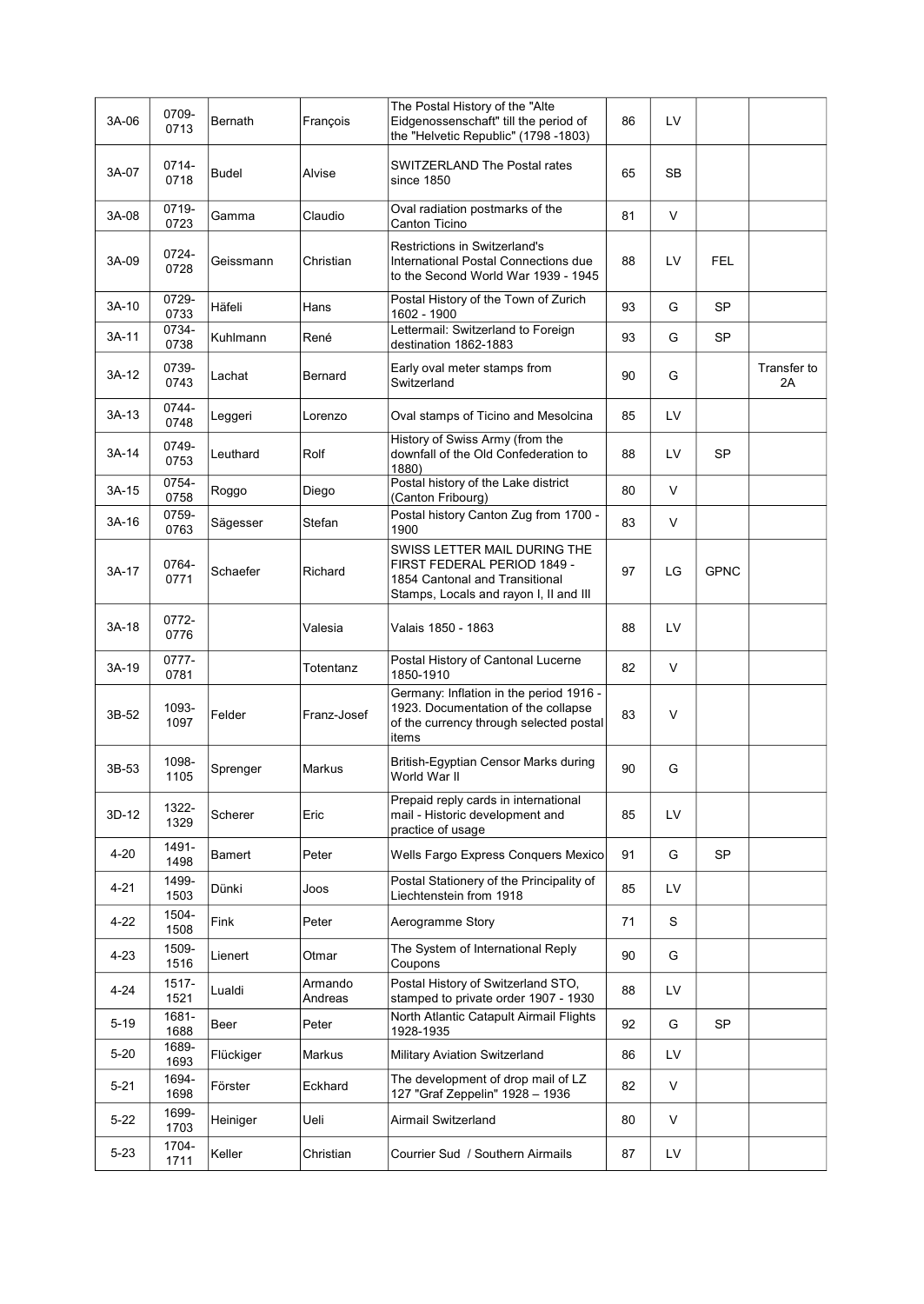| $5 - 24$        | 1712-<br>1719 | Ravasi        | Mario         | SCADTA Development of Colombian<br>airmail                                                                                               | 90 | G   |            |  |
|-----------------|---------------|---------------|---------------|------------------------------------------------------------------------------------------------------------------------------------------|----|-----|------------|--|
| 6A-09           | 1794-<br>1798 | Grigorescu    | Razvan        | Horse racing, a fascinating world                                                                                                        | 75 | LS. |            |  |
| 6A-10           | 1799-<br>1806 | Kaelin        | Sylvia        | I Love Chickens                                                                                                                          | 92 | G   | <b>SP</b>  |  |
| 6A-11           | 1807-<br>1814 | Scheibler     | Hans          | All Scrap or what?                                                                                                                       | 92 | G   |            |  |
| 6A-12           | 1815-<br>1819 | <b>Streit</b> | Toni          | MAMMALS: Human, too human and<br>superhuman                                                                                              | 88 | LV  |            |  |
| 6A-13           | 1820-<br>1827 | Zehnder       | Erika         | Arctophilia / Bearmania - Arctophilie /<br>Bärenmanie - (former title: Bären /<br>Bears)                                                 | 87 | LV  |            |  |
| 6B-27           | 1978-<br>1982 | Hoffner       | Johannes      | The Transition from the German<br>Empire to the Weimar Republic                                                                          | 86 | LV  |            |  |
| 6B-28           | 1983-<br>1990 | Märki         | Kurt          | The occidental church building in the<br>high and late Middle Ages - Der<br>abendländische Kirchenbau im hohen<br>und späten Mittelalter | 90 | G   |            |  |
| 6B-29           | 1991-<br>1995 | Pfister       | Esther        | The dove: the symbolic and<br>messenger bird                                                                                             | 81 | V   |            |  |
| 6B-30           | 1996-<br>2003 | Seydoux       | Jean-Marc     | Our father the Sun                                                                                                                       | 92 | G   | SP         |  |
| 6C-08           | 2051-<br>2055 | Tschumi       | Marcel        | Bridges, marvels of the technique from<br>four points of view                                                                            | 85 | LV  |            |  |
| 6C-09           | 2056-<br>2060 | Weber         | Hans Jürg     | Our drinking Water                                                                                                                       | 85 | LV  |            |  |
| 7A-48           |               | Bach          | Jean-Paul     | <b>Basle Dove</b>                                                                                                                        | 80 | V   |            |  |
| 7A-49           |               | Bader         | Jvo           | Swiss postal agencies in Italy and<br>France                                                                                             | 87 | LV  | <b>FEL</b> |  |
| 7A-50           |               | Baumgartner   | Kurt          | A journey in images on Monte<br>Generoso                                                                                                 | 72 | S   |            |  |
| 7A-51           |               | Baumgartner   | Kurt          | PTT The Museum of Memories                                                                                                               | 76 | LS. |            |  |
| 7A-52           |               | Schaefer      | Richard       | The first federal postages stamps of<br>Switzerland letter mail 01.10.1850 -<br>30.09.1854                                               | 90 | G   |            |  |
| 7A-53           |               | Schaefer      | Richard       | <b>SWISS CANTONAL STAMPS</b><br>authentic - fake - falsified                                                                             | 93 | G   |            |  |
| 7B-18           |               | Emmenegger    | Jean-Louis    | Rhône Philatélie                                                                                                                         | 78 | LS  |            |  |
| 7C-13           |               | Wiederkehr    | <b>Albrik</b> | Handbook of Swiss PTO postal<br>stationery                                                                                               | 91 | G   |            |  |
| $8 - 35$        | 2095          | Fink          | Peter         | Prisoner of war aerogrammes World<br>War II                                                                                              | 71 |     |            |  |
| <b>Thailand</b> |               |               |               |                                                                                                                                          |    |     |            |  |
| 2D-21           | 0643-<br>0650 | Utensute      | Ukris         | Thailand; King Bhumibol's 2nd<br>definitive issue                                                                                        | 90 | G   |            |  |
| 3D-13           | 1330-<br>1337 | Euarchukiati  | Nuntawat      | Siam: Thai Occupation and World War<br>II (1943-1946)                                                                                    | 91 | G   |            |  |
| 3D-14           | 1338-<br>1345 | Karnasuta     | Charnchai     | Death Railway POW & Civilian Labor<br>Mail, and Thailand Internee Mail                                                                   | 93 | G   | SP         |  |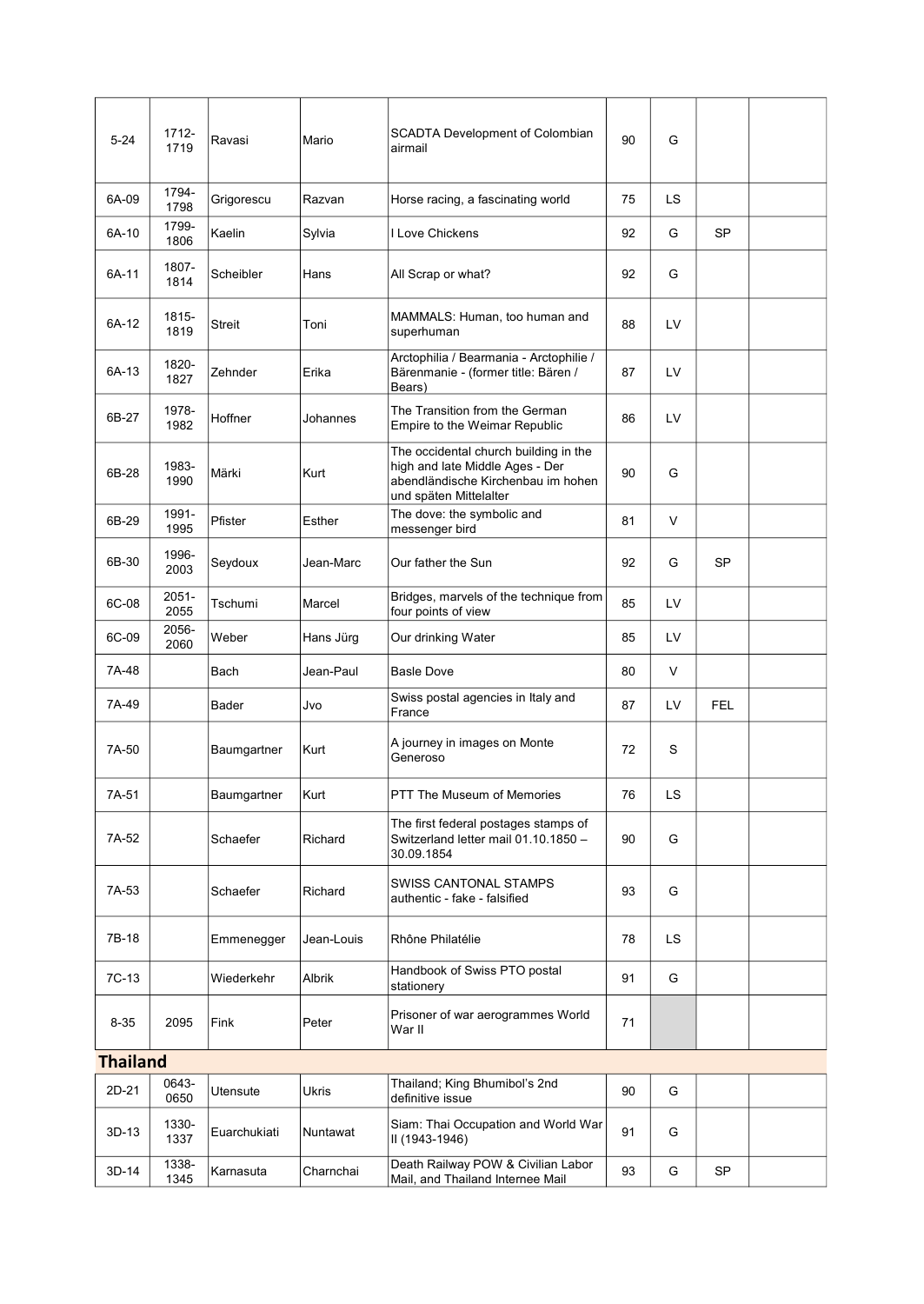| 3D-15          | 1346-<br>1350 | Sinchawla                   | Santpal         | Early India Mails Using De La Rue &<br>Co Typographed Stamps                                                                                                              | 85 | LV  |            |  |
|----------------|---------------|-----------------------------|-----------------|---------------------------------------------------------------------------------------------------------------------------------------------------------------------------|----|-----|------------|--|
| Turkey         |               |                             |                 |                                                                                                                                                                           |    |     |            |  |
| 2B-37          | 0366-<br>0373 | Erhan                       | Mehmet<br>Yamaç | Specialized Turkey 1920-1928                                                                                                                                              | 88 | LV  |            |  |
| 2B-38          | 0374-<br>0381 | Kamil Serdar                | Yazgan          | From the Ankara Government to the<br>Turkish Republic (1920-1928)                                                                                                         | 91 | G   |            |  |
| 3B-54          | 1106-<br>1110 | Erhan                       | Yelda           | Rare postal marks used in the early<br>years of the Turkish Republic 1923-<br>1930                                                                                        | 90 | G   |            |  |
| 3B-55          | 1111-<br>1115 | Tunaci                      | Atadan          | Competition in Ottoman Sea                                                                                                                                                | 93 | G   | <b>FEL</b> |  |
| 3B-56          | 1116-<br>1120 | Yilmaz                      | Hakan           | Postal History  Province of<br>HÜDAVENDİGAR                                                                                                                               | 83 | V   |            |  |
| 7A-54          |               | Oral                        | Aydin           | Postal History of Ottoman Iraq during<br>the British Occupation(1914-1924)                                                                                                | 85 | LV  |            |  |
| 7C-14          |               | Papuççuoglu                 | Bülent          | Surcharged commemoratives stamps<br>for the opening of Ankaras-Sivas<br>Railway line                                                                                      | 76 | LS  |            |  |
| 7C-15          |               | Papuççuoglu                 | Bülent          | Turkish stamps specialized catalogue<br>The Government of the Grand National<br>Assembly of Turkey 1920 - 1923                                                            | 91 | G   |            |  |
| $8 - 36$       | 2096          | Artam                       | Turgay          | 1862-1863 Tugra Stamps                                                                                                                                                    | 66 |     |            |  |
| $8 - 37$       | 2097          | Bahar                       | Yusuf           | Zeppelin transported mail related to<br>Turkey                                                                                                                            | 68 |     |            |  |
| <b>Ukraine</b> |               |                             |                 |                                                                                                                                                                           |    |     |            |  |
| 2B-39          | 0382-<br>0386 | Frenkel                     | Dmytro          | Stamps of RSFSR 1918-1923.                                                                                                                                                | 90 | CoP |            |  |
| 3B-57          | 1121-<br>1125 | Andriy                      | Grodetskyy      | Postal history of Podolian region within<br>the Russian Empire.                                                                                                           | 82 | CoP |            |  |
| 3B-58          | 1126-<br>1133 | Galyna                      | Filonova        | «Urgent mail» delivery in Russian<br>Empire, the RSFSR and the USSR<br>in 1668-1938.                                                                                      | 91 | CoP |            |  |
| 3B-59          | 1134-<br>1138 | Semenov                     | lgor            | Odessa postal history in 1798-1900.                                                                                                                                       | 91 | CoP |            |  |
| 7A-55          |               | Vitaliy                     | Katsman         | Fragments of the history of collecting<br>Zemstvo stamps and Zemstvo post.<br>Gallery of famous collectors and<br>researchers of Zemstvo<br>post.Illustrated bibliography | 90 | G   |            |  |
| 7A-56          |               | Vitaliy                     | Katsman         | Famous collectors and researchers of<br>the Zemstvo post. Brief biographies.<br>Fragments of collections. in 2 volumes                                                    | 90 | G   |            |  |
|                |               | <b>United Arab Emirates</b> |                 |                                                                                                                                                                           |    |     |            |  |
| 2D-22          | 0651-<br>0655 | Ahmad                       | Omar            | A Glance on Stamps Used in Dubai                                                                                                                                          | 81 | V   |            |  |
| 2D-23          | 0656-<br>0660 | Alserkal                    | Nasser          | Dubai Stamps                                                                                                                                                              | 83 | V   |            |  |
| 3B-60          | 1139-<br>1143 | Awan                        | Shafiq          | Postal Markings of Britain                                                                                                                                                | 80 | V   |            |  |
| 3D-16          | 1351-<br>1358 | Alserkal                    | Ahmad           | A Postal History Study of Air mail from<br>Iraq (1919-1945)                                                                                                               | 91 | G   |            |  |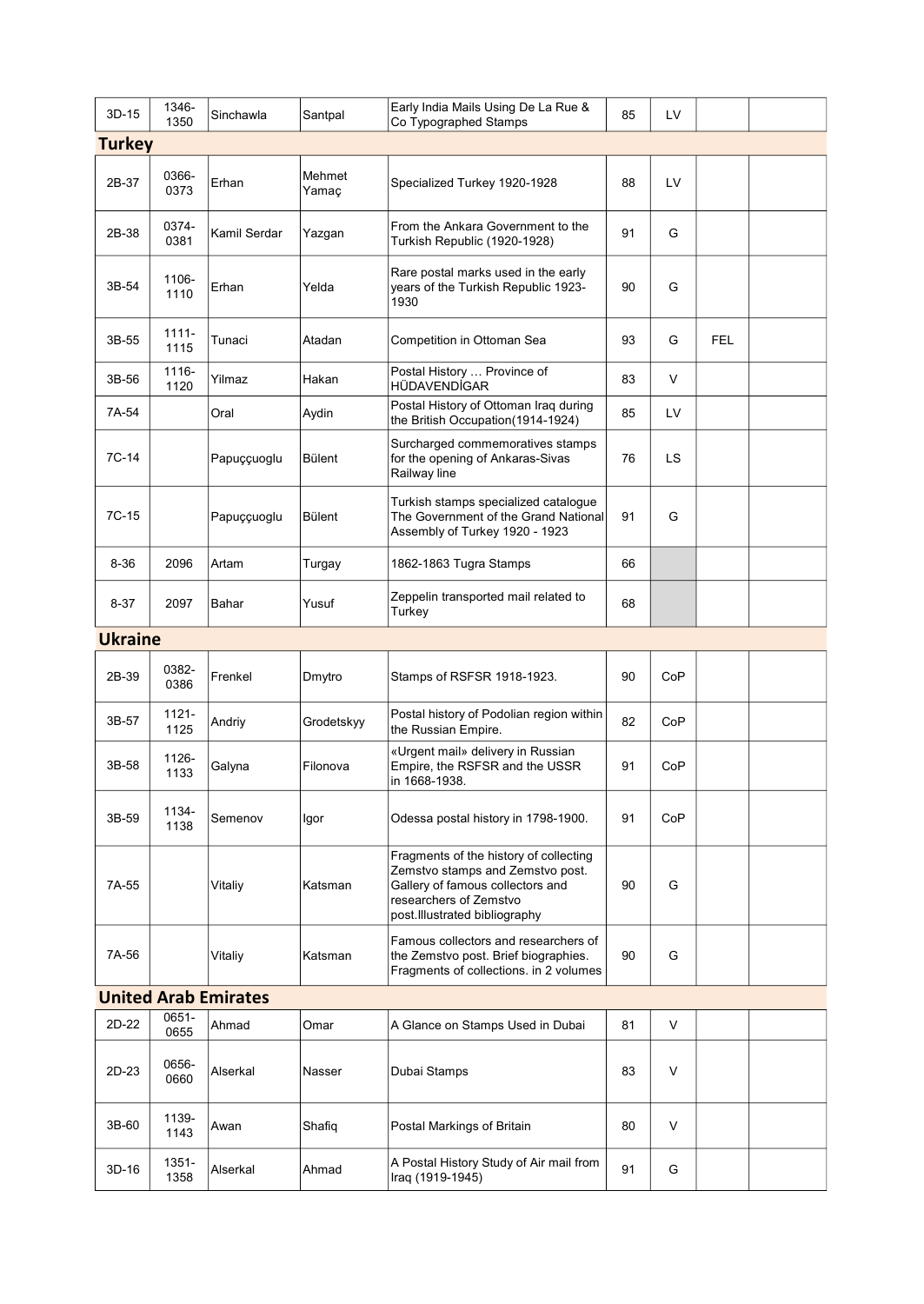|                | <b>United Kingdom</b> |                     |                |                                                                                                            |    |     |                   |  |
|----------------|-----------------------|---------------------|----------------|------------------------------------------------------------------------------------------------------------|----|-----|-------------------|--|
| 2A-10          | 0137-<br>0144         | Hackmey             | Joseph         | <b>Classic Switzerland</b>                                                                                 | 97 | LG  | <b>GPNC</b>       |  |
| $2C-17$        | 0492-<br>0496         | Harman              | Christopher G. | The Early Issues of Peru - From the<br>Pacific Steam Navigation Company<br>until the UPU                   | 85 | LV  |                   |  |
| 2D-25          | 0666-<br>0673         | Martin-Redman Simon |                | Sarawak - The first forty years 1858-<br>1898                                                              | 97 | LG  | <b>GPIC</b>       |  |
| 2D-26          | 0674-<br>0678         | Sarian              | Atif           | Egypt - The Third Issue 1872-1879                                                                          | 86 | LV  |                   |  |
| 3B-61          | 1144-<br>1151         | Hedley              | Bill           | Postal Service Development in<br>Pozsony and its environs during the<br>Habsburg era to 1900               | 93 | G   |                   |  |
| 3B-62          | 1152-<br>1159         | King                | Birthe         | Refugee Camps in Denmark 1945-<br>1949                                                                     | 87 | LV  |                   |  |
| 3B-63          | 1160-<br>1167         | King                | Chris          | The Posts in the City of Lübeck before<br>1868                                                             | 95 | LG  |                   |  |
| 3B-64          | 1168-<br>1175         | Pizer               | Robin          | German Parcel Cards to Foreign<br><b>Countries 1907-1928</b>                                               | 93 | G   |                   |  |
| 3D-18          | 1359-<br>1366         | Wheatley            | Richard        | Netherlands East Indies Mail 1789 to<br>GPU (1877)                                                         | 91 | G   |                   |  |
| $4 - 25$       | 1522-<br>1526         | <b>Richards</b>     | Simon          | Grenada Postal Stationery                                                                                  | 90 | G   |                   |  |
| $4 - 26$       | 1527-<br>1531         | Walton              | Frank          | Great Britain QEII Registered<br>Envelopes of the Tudor Rose design                                        | 93 | G   | SP/<br><b>FEL</b> |  |
| $5 - 25$       | 1720-<br>1724         | Athale              | Dinar          | Development of the Indian Air Mail<br>Service 1911-1941                                                    | 78 | LS. |                   |  |
| 7A-57          |                       | Trotter             | Brian          | Rhodesian Philately until 1924 - The<br>British South Africa Company Period                                | 96 | LG  |                   |  |
| 7A-58          |                       | Young               | Peter          | The inks of De La Rue & Co. and their<br>introduction of synthetic and aniline<br>ingredients c.1850-1910. | 92 | G   |                   |  |
| 8-38           | 2098                  | Athale              | Dinar          | Indelible Evidence: The History of<br><b>Forensic Medicine</b>                                             | 75 |     |                   |  |
| 8-39           | 2099                  | Winters             | Graham         | Ceylon, King George V Silver Jubilee<br>Issue                                                              | 85 |     |                   |  |
| <b>Uruguay</b> |                       |                     |                |                                                                                                            |    |     |                   |  |
| $1 - 10$       | 0073-<br>0080         | <b>Britz</b>        | Walter         | Uruguay: Early Issues of the XIX<br>Century (1856-1862)                                                    |    |     | <b>WSCC</b>       |  |
| $2C-18$        | 0497-<br>0504         | Boido               | Eduardo        | Uruguay - "Escuditos" issues 1864-<br>1866                                                                 | 96 | LG  | <b>SP</b>         |  |
| $4 - 27$       | 1532-<br>1539         | Charlone            | Rogelio        | 50 Years of Postal Stationery in<br>Uruguay                                                                | 85 | LV  |                   |  |
| 6A-14          | 1828-<br>1832         | Bellini             | Enzo           | The Turtles: A Singular Evolutionary<br>Success                                                            | 82 | V   |                   |  |
| <b>USA</b>     |                       |                     |                |                                                                                                            |    |     |                   |  |
| 2B-40          | 0387-<br>0394         | Zulueta             | Alfonso        | Bosnia-Herzegovinia: Double Eagle<br>Definitive Issues, 1879-1905                                          | 88 | LV  |                   |  |
| 2C-19          | 0505-<br>0509         | Banchik             | Mark           | Vera Cruz Occupation (1914)<br><b>Traditional Study of Revenue Stamps</b>                                  | 90 | G   |                   |  |
| 2C-20          | 0510-<br>0514         | Erichson            | Jeffrey        | <b>Engraved Perforated Royal Portraits</b><br>Issued in Hawaii 1864-1893                                   | 92 | G   |                   |  |
| 2C-21          | 0515-<br>0519         | Reddington          | Stuart         | Canada Small Queens; 1870-1897                                                                             | 87 | LV  |                   |  |
| 2D-27          | 0679-<br>0683         | Nassre-<br>Esfahani | Behruz         | The Dual Currency Issues of Persia,<br>1881-1885                                                           | 86 | LV  |                   |  |
| 3B-65          | 1176-<br>1180         | Grassi              | Armando        | The Crimean War                                                                                            | 90 | G   |                   |  |